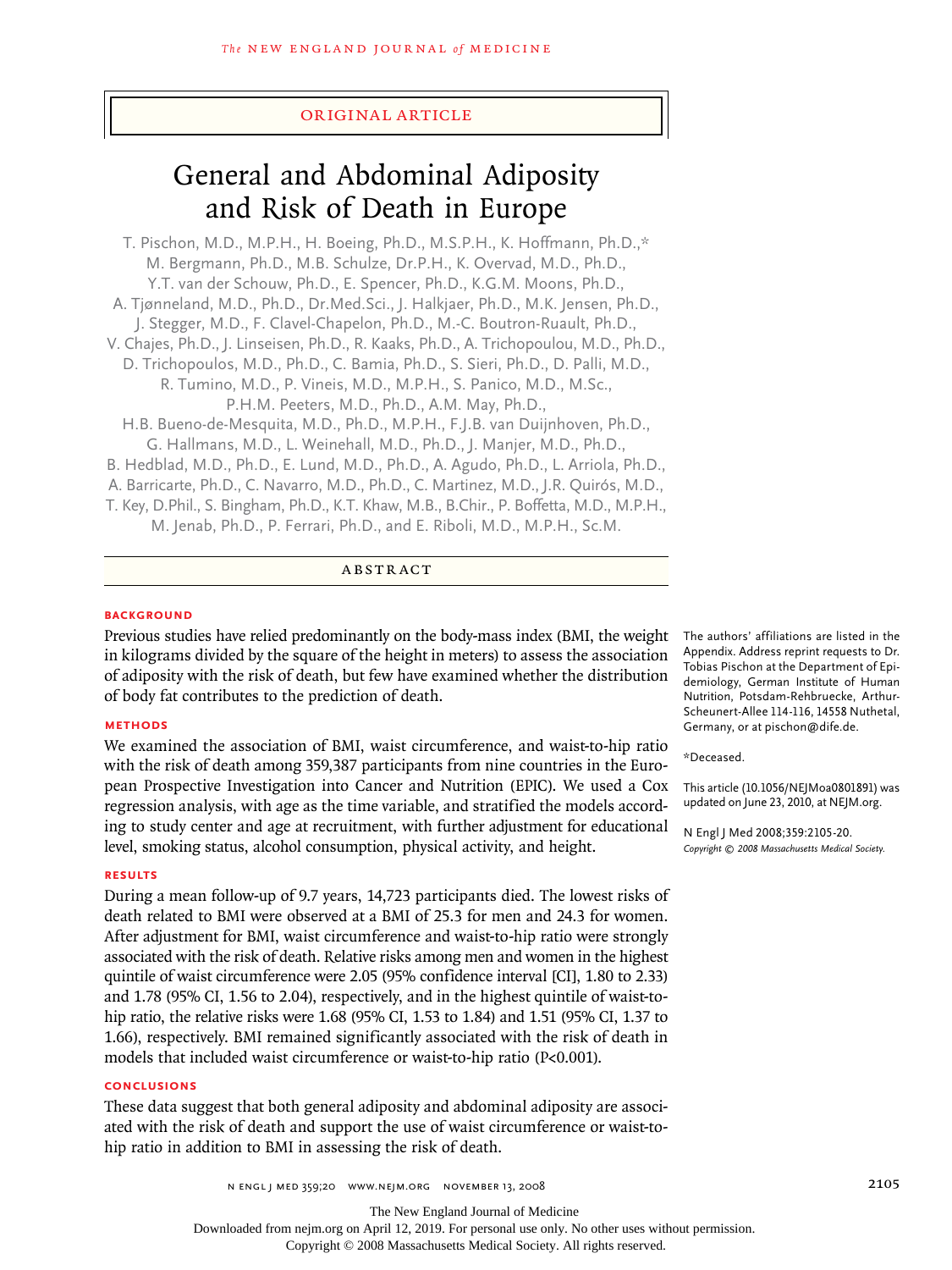BDOMINAL OBESITY IS MORE CLOSELY associated with the risk of several chronic diseases than is gluteofemoral obesity, and large studies have suggested that waist circumassociated with the risk of several chronic diseases than is gluteofemoral obesity, and ference or the waist-to-hip ratio, as indicators of abdominal obesity, may be better predictors of the risk of disease than the body-mass index (BMI, the weight in kilograms divided by the square of the height in meters), an indicator of general adiposity.1-4 Current guidelines with respect to obesity recommend the measurement of waist circumference in persons with a BMI between 25.0 and 34.9 and propose cutoff points for waist circumference of 102 cm in men and 88 cm in women (and cutoff points for waist-to-hip ratio of 1.0 in men and 0.85 in women) to define abdominal obesity and to identify persons at risk for disease.2 However, less is known about the association of waist circumference or waist-to-hip ratio with the risk of death.

Most studies that have examined the association of both general and abdominal obesity with the risk of death<sup>5-16</sup> have shown that abdominal adiposity is an important predictor of the risk of death, but few such studies were conducted in Europe.14-16 Large studies in the United States and Korea either did not assess waist circumference or waist-to-hip ratio<sup>17,18</sup> or relied on selfreports of anthropometric measurements.12,19 We therefore evaluated the association of general and abdominal adiposity with the risk of death in the European Prospective Investigation into Cancer and Nutrition (EPIC), a large cohort study in Europe.

#### Methods

## **Study Population**

EPIC includes 519,978 men and women who were 25 to 70 years of age at enrollment (during the period from 1992 through 2000) and who were recruited predominantly from the general population residing in a given geographic area (town or province) in 23 centers in 10 European countries (Denmark, France, Germany, Greece, Italy, the Netherlands, Norway, Spain, Sweden, and the United Kingdom) (see Table 1 of the Supplementary Appendix, available with the full text of this article at www.nejm.org).20 Participants gave written informed consent, underwent anthropometric measurements, and completed a questionnaire that asked for information regarding sociodemographic and lifestyle characteristics, medical history, alcohol consumption, and physical activity.20-22 Approval was obtained from the ethics review board of the International Agency for Research on Cancer and the local review boards of the participating institutions. The association of anthropometric measures with the risk of death has previously been reported in two cohorts that are part of EPIC — those in Denmark and Malmö, Sweden.15,16 These participants are included in the present analysis with longer follow-up periods.

We excluded 2088 participants who withdrew from the study and for whom there was no followup information on vital status. Furthermore, the cohort in Umeå, Sweden (25,720 persons), was excluded because the information on leisure-time physical activity provided on the questionnaire completed by this cohort was not compatible with that provided on the other EPIC questionnaires. We also excluded subjects for whom data on measured height or weight were missing — all the participants from the Norwegian cohorts (37,205 persons), 52,872 participants from the French cohorts, and 8451 from other cohorts. In addition, we excluded 1441 participants with missing questionnaire data and, to reduce the effect of implausible extreme values, 7659 participants who were in the top or bottom 1% of the total cohort with respect to the ratio of energy intake to estimated energy requirement.<sup>23</sup> Finally, to avoid confounding by preexisting chronic diseases, we excluded 25,155 participants who reported a history of cancer, heart disease, or stroke at baseline. Thus, the final study included 359,387 participants.

## **Assessment of End Points**

Vital status and the cause and date of death were ascertained by means of record linkages with cancer registries, boards of health, and death indexes (in the case of Denmark, Italy, the Netherlands, Spain, Sweden, and the United Kingdom) or by active follow-up (in the case of Germany, Greece, and France). Active follow-up included inquiries by mail or telephone to participants, municipal registries, regional health departments, physicians, and hospitals. Data on death were coded according to the rules of the *International Classification of Diseases, 10th Revision* (ICD-10). The code for the underlying cause of death was used, classified as circulatory (ICD-10 codes I00 through I99), neoplasms (C00 through D48), respiratory (J00 through J99 [i.e., not including neoplasms of the respiratory organs]), other, or not reported.

Downloaded from nejm.org on April 12, 2019. For personal use only. No other uses without permission.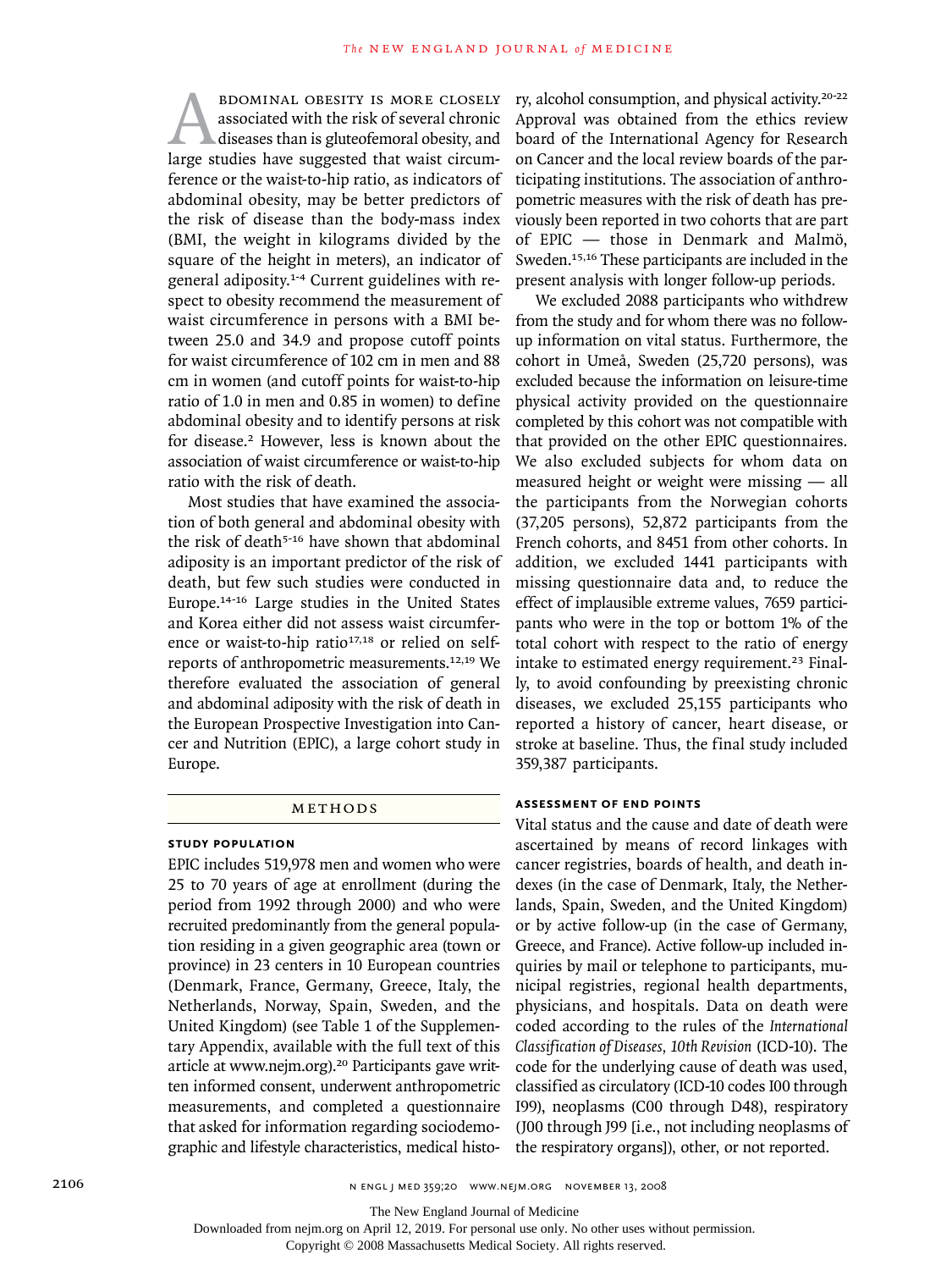### **Assessment of Anthropometric Data**

Weight and height were measured with subjects not wearing shoes.24 Waist circumference was measured either at the narrowest circumference of the torso or at the midpoint between the lower ribs and the iliac crest. Hip circumference was measured horizontally at the level of the largest lateral extension of the hips or over the buttocks. Each participant's body weight and waist and hip circumferences were corrected for the clothing worn during measurement in order to reduce heterogeneity due to protocol differences among centers (see Appendix 1 in the Supplementary Appendix for a detailed description). Measurements of waist circumference and waist-to-hip ratio were missing for 3833 participants (1.07%) and 6466 participants (1.80%), respectively. These participants were excluded from analyses of these variables.

#### **Statistical Analysis**

Associations between anthropometric variables and the risk of death were analyzed with the use of a Cox regression model, with age as the underlying time variable. We divided the cohort into categories of BMI that were similar to those used for the National Institutes of Health–AARP cohort (<18.5, 18.5 to <21.0, 21.0 to <23.5, 23.5 to <25.0, 25.0 to <26.5, 26.5 to <28.0, 28.0 to <30.0, 30.0 to <35.0, and  $\geq$ 35.0).<sup>17</sup> These categories incorporate current definitions of underweight (BMI, <18.5), normal weight (18.5 to <25.0), overweight (25.0 to <30.0), and obesity  $(\geq 30.0)$ .<sup>2</sup> The likelihood-ratio test was used to assess the statistical significance of an asssociation between BMI and the risk of death. In addition, subjects were grouped into sex-specific quintiles according to waist circumference and waist-to-hip ratio. Tests for trend in relative risks were based on medians across quintiles. The relationships were also evaluated with the use of nonparametric restricted cubic splines,<sup>25</sup> with 4 knots defined at the 5th, 25th, 75th, and 95th percentiles of the anthropometric measurements. All models were stratified according to age at recruitment and according to study center to reduce violations of the proportional-hazards assumption. The analysis was further adjusted for smoking status, educational level, alcohol consumption, physical activity, and height. Models for waist circumference and waist-to-hip ratio were also adjusted for BMI.

Subgroup analyses were conducted according to strata of smoking status and age at recruit-

ment. Waist circumference and waist-to-hip ratio were also examined across sex-specific BMI thirds. Tests for interaction were performed with the likelihood-ratio test of models with and without interaction terms. Differences according to the cause of death were examined in competing risk models.26 Similar analyses examined differences between models that censored follow-up time after 5 years and models that excluded persontime and events from the first 5 years.

To assess performance in the prediction of death, we calculated the C statistic, the Hosmer– Lemeshow statistic, Nagelkerke's generalizedmodel  $R<sup>2</sup>$  statistic, and net reclassification indexes for a follow-up time of 5 years (available for 98.2% of the cohort), using logistic-regression models, adjusted for the covariates described above.27-31

All P values presented are two-tailed, and P values of less than 0.05 were considered to indicate statistical significance. Analyses were performed with the use of SAS software, version 9.1 (SAS Institute).

#### Results

#### **Characteristics of Study Participants**

During a mean (±SD) follow-up of 9.7±2.0 years, 14,723 of the initial 359,387 participants died (5429 from neoplasms, 3443 from circulatory causes, 637 from respiratory causes, 2209 from other causes, and 3005 from unspecified causes; see Table 1 in the Supplementary Appendix). The mean age at baseline was 51.5±10.4 years; 65.4% of the participants were women. Participants with a higher BMI, as compared with those who had a lower BMI, were older, were less likely to be current smokers, and had a lower educational level (see Table 2 in the Supplementary Appendix). Alcohol consumption was positively related to BMI among men but inversely related to BMI among women. Pearson partial-correlation coefficients, adjusted for age and study center, for the correlation of BMI with waist circumference and with waist-to-hip ratio were 0.85 and 0.55, respectively, among men and 0.84 and 0.38, respectively, among women (P<0.001 for all correlations).

### **Associations with the Risk of Death**

There was a significant nonlinear association of BMI with the risk of death, with the lowest risks at a BMI of 25.3 among men and 24.3 among women, and increased risks in the lower and upper BMI categories (Table 1 and Fig. 1). These

The New England Journal of Medicine

Downloaded from nejm.org on April 12, 2019. For personal use only. No other uses without permission.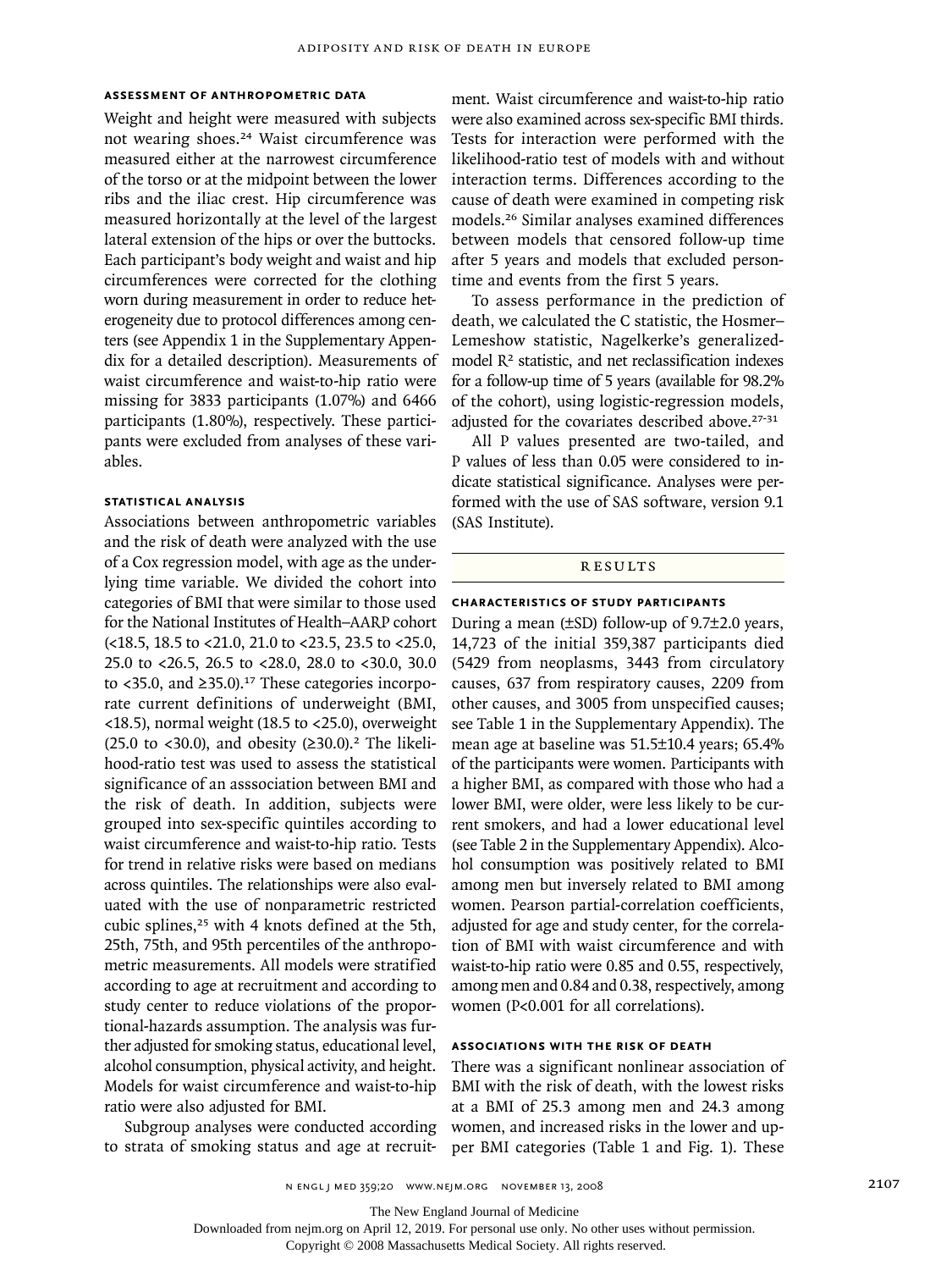| Table 1. Relative Risk of Death According to BMI among Men and Women in the European Prospective Investigation into Cancer and Nutrition.* |                      |                     |                     |               |                     |  |  |
|--------------------------------------------------------------------------------------------------------------------------------------------|----------------------|---------------------|---------------------|---------------|---------------------|--|--|
| <b>Relative Risk</b>                                                                                                                       |                      |                     | BMI                 |               |                     |  |  |
| Men                                                                                                                                        | <18.5                | 18.5 to <21.0       | 21.0 to <23.5       | 23.5 to <25.0 | 25.0 to $<$ 26.5    |  |  |
| Person-years                                                                                                                               | 4504                 | 45,494              | 176,701             | 188,823       | 215,370             |  |  |
| Deaths (no.)                                                                                                                               | 92                   | 390                 | 1071                | 1144          | 1209                |  |  |
| Overall relative risk (95% CI)                                                                                                             |                      |                     |                     |               |                     |  |  |
| Crude                                                                                                                                      | $2.86(2.30-3.57)$    | $1.64$ (1.46-1.84)  | $1.08(0.99 - 1.17)$ | 1.00          | $0.90(0.83 - 0.98)$ |  |  |
| Adjusted                                                                                                                                   | $2.30(1.84 - 2.86)$  | $1.39(1.24 - 1.57)$ | $1.03(0.94 - 1.12)$ | 1.00          | $0.91(0.84 - 0.99)$ |  |  |
| Relative risk by subgroup (95% CI)                                                                                                         |                      |                     |                     |               |                     |  |  |
| Smoking status                                                                                                                             |                      |                     |                     |               |                     |  |  |
| Never smoked                                                                                                                               | $1.19(0.54 - 2.62)$  | $1.25(0.93 - 1.67)$ | $0.97(0.80 - 1.07)$ | 1.00          | $0.89(0.73 - 1.07)$ |  |  |
| Former smoker                                                                                                                              | $2.18(1.39 - 3.41)$  | $1.69(1.34 - 2.13)$ | $1.05(0.90 - 1.22)$ | 1.00          | $0.95(0.83 - 1.09)$ |  |  |
| Current smoker                                                                                                                             | $2.75(2.09-3.63)$    | $1.39(1.19-1.63)$   | $1.03(0.91 - 1.17)$ | 1.00          | $0.86$ (0.76-0.98)  |  |  |
| Age                                                                                                                                        |                      |                     |                     |               |                     |  |  |
| $<$ 55 yr                                                                                                                                  | $4.43(3.01 - 6.54)$  | $1.66$ (1.33-2.07)  | $1.07(0.90 - 1.26)$ | 1.00          | $1.09(0.93 - 1.28)$ |  |  |
| 55 to <65 yr                                                                                                                               | $2.27(1.55-3.33)$    | $1.30(1.09 - 1.55)$ | $1.03(0.91 - 1.17)$ | 1.00          | $0.83(0.73 - 0.93)$ |  |  |
| ≥65 yr                                                                                                                                     | $1.56(1.07 - 2.27)$  | $1.32(1.06 - 1.65)$ | $1.00(0.85 - 1.17)$ | 1.00          | $0.91(0.77 - 1.06)$ |  |  |
| Follow-up**                                                                                                                                |                      |                     |                     |               |                     |  |  |
| ≤5 yr                                                                                                                                      | $3.08(2.26 - 4.20)$  | $1.29(1.06 - 1.57)$ | $1.02(0.89 - 1.17)$ | 1.00          | $0.84(0.73 - 0.96)$ |  |  |
| $>5$ yr                                                                                                                                    | $1.78(1.30 - 2.45)$  | $1.45(1.25-1.68)$   | $1.03(0.93 - 1.15)$ | 1.00          | $0.95(0.86 - 1.05)$ |  |  |
| Cause of death                                                                                                                             |                      |                     |                     |               |                     |  |  |
| Neoplasms                                                                                                                                  | $1.20(0.73 - 1.97)$  | $1.27(1.03 - 1.55)$ | $0.92(0.80 - 1.07)$ | 1.00          | $0.82$ (0.72-0.95)  |  |  |
| Circulatory                                                                                                                                | $1.84(1.19-2.87)$    | $1.05(0.81 - 1.36)$ | $0.97(0.81 - 1.15)$ | 1.00          | $0.95(0.80 - 1.12)$ |  |  |
| Respiratory                                                                                                                                | $6.53(3.56 - 11.97)$ | $2.29(1.46-3.59)$   | $1.21(0.84 - 1.76)$ | 1.00          | $0.66$ (0.44-0.99)  |  |  |
| Other                                                                                                                                      | 4.67 (2.98-7.31)     | $2.02(1.54 - 2.66)$ | $1.30(1.05-1.60)$   | 1.00          | $0.99(0.80 - 1.22)$ |  |  |
| Women                                                                                                                                      |                      |                     |                     |               |                     |  |  |
| Person-years                                                                                                                               | 41,623               | 286,794             | 574,777             | 344,116       | 287,155             |  |  |
| Deaths (no.)                                                                                                                               | 167                  | 714                 | 1397                | 953           | 865                 |  |  |
| Overall relative risk (95% CI)                                                                                                             |                      |                     |                     |               |                     |  |  |
| Crude                                                                                                                                      | $1.96(1.66 - 2.32)$  | $1.27(1.15-1.40)$   | $1.01(0.93 - 1.10)$ | 1.00          | $1.01(0.92 - 1.11)$ |  |  |
| Adjusted                                                                                                                                   | $1.71(1.44 - 2.01)$  | $1.22(1.10-1.34)$   | $1.00(0.92 - 1.09)$ | 1.00          | $1.01(0.92 - 1.11)$ |  |  |
| Relative risk by subgroup (95% CI)                                                                                                         |                      |                     |                     |               |                     |  |  |
| Smoking status                                                                                                                             |                      |                     |                     |               |                     |  |  |
| Never smoked                                                                                                                               | $1.44(1.08-1.92)$    | $1.09(0.93 - 1.27)$ | $1.00(0.88 - 1.13)$ | 1.00          | $1.00(0.87 - 1.15)$ |  |  |
| Former smoker                                                                                                                              | $1.47(0.98 - 2.20)$  | $1.01(0.82 - 1.25)$ | $0.85(0.72 - 1.00)$ | 1.00          | $0.94(0.79 - 1.12)$ |  |  |
| Current smoker                                                                                                                             | $2.29(1.79-2.95)$    | $1.53(1.29-1.81)$   | $1.14(0.98 - 1.33)$ | 1.00          | $1.07(0.90 - 1.28)$ |  |  |
| Age                                                                                                                                        |                      |                     |                     |               |                     |  |  |
| $<$ 55 yr                                                                                                                                  | $1.69(1.26 - 2.27)$  | $1.15(0.97 - 1.37)$ | $0.96(0.82 - 1.11)$ | 1.00          | $1.04(0.87 - 1.25)$ |  |  |
| 55 to <65 yr                                                                                                                               | $1.92(1.49 - 2.48)$  | $1.26(1.08-1.47)$   | $1.01(0.89-1.15)$   | 1.00          | $0.97(0.84 - 1.12)$ |  |  |
| $\geq 65$ yr                                                                                                                               | $1.40(1.01-1.96)$    | $1.28(1.05-1.56)$   | $1.04(0.89 - 1.23)$ | 1.00          | $1.04(0.87 - 1.24)$ |  |  |
| Follow-up **                                                                                                                               |                      |                     |                     |               |                     |  |  |
| $≤5$ yr                                                                                                                                    | $2.01(1.51-2.68)$    | $1.17(0.97 - 1.40)$ | $1.07(0.92 - 1.24)$ | 1.00          | $0.99(0.84 - 1.16)$ |  |  |
| >5 yr                                                                                                                                      | $1.56(1.27-1.92)$    | $1.24(1.10-1.40)$   | $0.97(0.88 - 1.08)$ | 1.00          | $1.02(0.91 - 1.14)$ |  |  |
| Cause of death                                                                                                                             |                      |                     |                     |               |                     |  |  |
| Neoplasms                                                                                                                                  | $1.16(0.85-1.58)$    | $1.17(1.00-1.36)$   | $0.98(0.86 - 1.11)$ | 1.00          | $1.00(0.87 - 1.15)$ |  |  |
| Circulatory                                                                                                                                | $1.09(0.69 - 1.75)$  | $1.10(0.87 - 1.41)$ | $1.01(0.83 - 1.22)$ | 1.00          | $1.13(0.92 - 1.39)$ |  |  |
| Respiratory                                                                                                                                | $4.74(2.60 - 8.64)$  | $1.70(1.05 - 2.76)$ | $1.29(0.85 - 1.97)$ | 1.00          | $0.64(0.37 - 1.11)$ |  |  |
| Other                                                                                                                                      | $2.97(2.07 - 4.27)$  | $1.43(1.10-1.84)$   | $1.11(0.89 - 1.39)$ | 1.00          | $1.02(0.79 - 1.31)$ |  |  |

\* BMI denotes body-mass index, which is the weight in kilograms divided by the square of the height in meters. CI denotes confidence interval.

† P values, based on the likelihood-ratio test, are for comparisons of the model that included BMI categories with the model that did not include BMI categories, with 8 degrees of freedom.

‡ P values, based on the likelihood-ratio test, are for comparisons of the model that included interaction terms between BMI and the stratification variable with the model that did not include these interaction terms (with 16 degrees of freedom each for smoking status and age, 24 degrees of freedom for cause of death, and 8 degrees of freedom each for preexisting disease and length of follow-up); for cause of<br>death and length of follow-up, the data-augmentation method described by Lunn and McNei

The crude relative risk was calculated with the use of Cox proportional-hazards regression, with age as the underlying time variable and stratification according to center and age at recruitment.

The New England Journal of Medicine

Downloaded from nejm.org on April 12, 2019. For personal use only. No other uses without permission.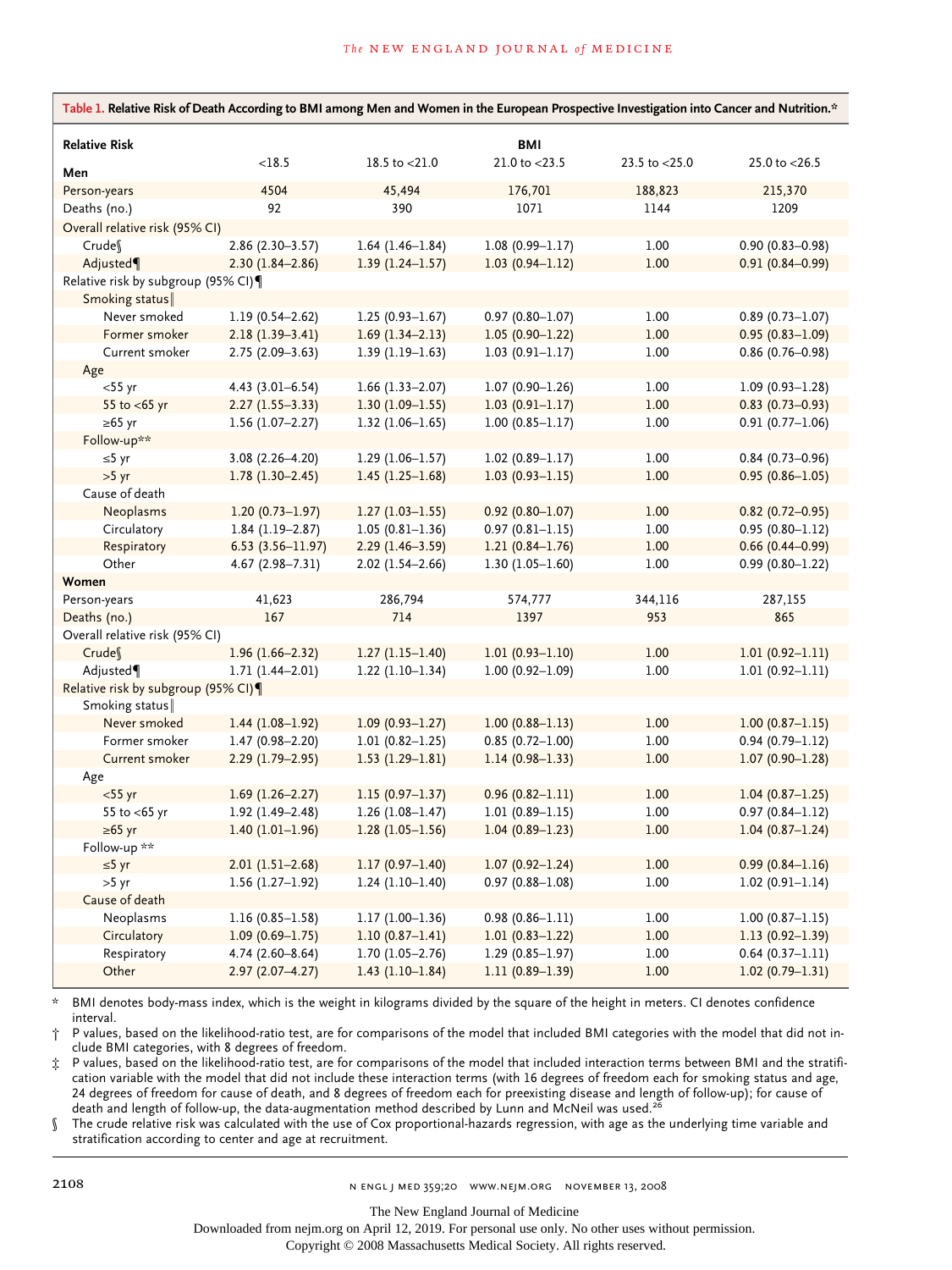|                     | BMI                 |                     |                     | P Value <sup>*</sup> | P Value for Interaction: |
|---------------------|---------------------|---------------------|---------------------|----------------------|--------------------------|
| 26.5 to <28.0       | 28.0 to <30.0       | 30.0 to <35.0       | $\geq 35.0$         |                      |                          |
| 186,758             | 177,458             | 157,899             | 24,794              |                      |                          |
| 1118                | 1212                | 1256                | 313                 |                      |                          |
|                     |                     |                     |                     |                      |                          |
| $0.95(0.88 - 1.03)$ | $1.09(1.01-1.18)$   | $1.28(1.18-1.39)$   | $2.06(1.81-2.34)$   | < 0.001              |                          |
| $0.96(0.88 - 1.04)$ | $1.08(1.00-1.17)$   | $1.24$ (1.14-1.35)  | $1.94(1.71-2.20)$   | < 0.001              |                          |
|                     |                     |                     |                     |                      |                          |
|                     |                     |                     |                     |                      | 0.09                     |
| $1.05(0.86 - 1.27)$ | $1.21(1.01-1.47)$   | $1.48(1.22 - 1.79)$ | $2.78(2.09 - 3.71)$ | < 0.001              |                          |
| $1.01(0.88 - 1.15)$ | $1.16(1.01-1.32)$   | $1.39(1.21-1.59)$   | $2.10(1.71 - 2.58)$ | < 0.001              |                          |
| $0.91(0.80 - 1.03)$ | $0.99(0.87 - 1.13)$ | $1.11(0.98 - 1.26)$ | $1.66$ (1.34-2.05)  | < 0.001              |                          |
|                     |                     |                     |                     |                      | 0.004                    |
| $0.91(0.77 - 1.08)$ | $1.16(0.98 - 1.37)$ | $1.41(1.20-1.66)$   | $1.98(1.55 - 2.53)$ | < 0.001              |                          |
| $0.97(0.86 - 1.09)$ | $1.06(0.94 - 1.19)$ | $1.22(1.08-1.37)$   | $2.02(1.69 - 2.41)$ | < 0.001              |                          |
| $0.99(0.84 - 1.16)$ | $1.06(0.90 - 1.24)$ | $1.10(0.93 - 1.30)$ | $1.63$ (1.21-2.19)  | < 0.001              |                          |
|                     |                     |                     |                     |                      | 0.13                     |
| $0.93(0.81 - 1.07)$ | $1.06(0.93 - 1.21)$ | $1.16(1.02 - 1.33)$ | $1.71(1.38 - 2.11)$ | < 0.001              |                          |
| $0.98(0.88 - 1.09)$ | $1.09(0.99 - 1.21)$ | $1.29(1.16-1.43)$   | $2.09(1.78 - 2.46)$ | < 0.001              |                          |
|                     |                     |                     |                     |                      | < 0.001                  |
| $0.91(0.79 - 1.04)$ | $0.93(0.81 - 1.07)$ | $0.94(0.82 - 1.09)$ | $1.24(0.97-1.60)$   | 0.002                |                          |
| $1.01(0.85 - 1.20)$ | $1.28(1.09-1.51)$   | $1.62$ (1.38-1.90)  | $2.70(2.13 - 3.42)$ | < 0.001              |                          |
| $0.74(0.49-1.10)$   | $0.74(0.50 - 1.11)$ | $0.90(0.60 - 1.34)$ | $1.65(0.90-3.03)$   | < 0.001              |                          |
| $0.94(0.75 - 1.17)$ | $1.12(0.90 - 1.40)$ | $1.26(1.01-1.57)$   | 2.15 (1.57-2.96)    | < 0.001              |                          |
| 221,840             | 209,676             | 250,494             | 85,953              |                      |                          |
| 745                 | 734                 | 926                 | 417                 |                      |                          |
|                     |                     |                     |                     |                      |                          |
| $1.08(0.98 - 1.19)$ | $1.10(1.00-1.21)$   | $1.18(1.08-1.29)$   | $1.68(1.49-1.89)$   | < 0.001              |                          |
| $1.07(0.97 - 1.18)$ | $1.11(1.00-1.22)$   | $1.17(1.07-1.29)$   | $1.65(1.46-1.85)$   | < 0.001              |                          |
|                     |                     |                     |                     |                      |                          |
|                     |                     |                     |                     |                      | 0.04                     |
| $1.12(0.98 - 1.30)$ | $1.12(0.97 - 1.29)$ | $1.25(1.09-1.43)$   | $1.80(1.53 - 2.12)$ | < 0.001              |                          |
| $0.91(0.75 - 1.11)$ | $0.94(0.77 - 1.14)$ | $0.95(0.79 - 1.16)$ | $1.49(1.16-1.91)$   | 0.002                |                          |
| $1.21(1.00-1.46)$   | $1.30(1.07-1.58)$   | $1.38(1.14-1.67)$   | $1.60(1.20-2.13)$   | < 0.001              |                          |
|                     |                     |                     |                     |                      | 0.79                     |
| $1.06(0.87 - 1.28)$ | $1.16(0.96 - 1.41)$ | $1.24(1.03 - 1.50)$ | $1.66(1.31-2.11)$   | < 0.001              |                          |
| $1.03(0.89 - 1.19)$ | $1.16(1.01-1.33)$   | $1.19(1.03 - 1.36)$ | $1.68(1.42 - 2.00)$ | < 0.001              |                          |
| $1.15(0.96 - 1.37)$ | $1.00(0.83 - 1.21)$ | $1.10(0.93 - 1.31)$ | $1.56(1.24 - 1.97)$ | 0.002                |                          |
|                     |                     |                     |                     |                      | 0.39                     |
| $1.03(0.86 - 1.22)$ | $1.04(0.87 - 1.24)$ | $1.10(0.93 - 1.30)$ | $1.62$ (1.32-1.98)  | < 0.001              |                          |
| $1.09(0.97-1.23)$   | $1.13(1.01-1.28)$   | $1.21(1.08-1.35)$   | $1.66$ (1.43-1.92)  | < 0.001              |                          |
|                     |                     |                     |                     |                      | < 0.001                  |
| $1.06(0.91-1.23)$   | $1.21(1.05-1.40)$   | $1.12(0.97-1.29)$   | $1.38(1.14-1.68)$   | 0.002                |                          |
| $1.15(0.92 - 1.43)$ | $1.24(1.01-1.54)$   | $1.31(1.07-1.61)$   | $2.27(1.78-2.90)$   | < 0.001              |                          |
| $1.29(0.80 - 2.09)$ | $0.83$ (0.48-1.44)  | $1.18(0.73 - 1.91)$ | $1.57(0.83 - 2.95)$ | < 0.001              |                          |
| $1.13(0.87 - 1.46)$ | $0.95(0.72 - 1.26)$ | $1.35(1.05-1.73)$   | $1.79(1.30 - 2.46)$ | < 0.001              |                          |

¶ Multivariable adjusted models were based on the crude model with additional adjustment for smoking status (never smoked, former smoker [stopped ≥10 or <10 years ago or time since stopping unknown], current smoker [<15, 15 to 24, or ≥25 cigarettes per day or number unknown], or data missing), educational level (no school degree, primary-school degree, technical- or professional-school degree, secondary-school degree, university degree, or data missing), alcohol consumption (none, 0.1 to 4.9, 5.0 to 14.9, 15.0 to 29.9, or ≥30 g per day), activity (inactive, moderately inactive, moderately active, active, or data missing), and height (in quintiles). All covariates were entered into the models with the use of dummy coding.

‖Relative risks in strata of smoking status were not adjusted for smoking status.

Follow-up of 5 years or less indicates that follow-up time for all participants was censored after 5 years (i.e., only deaths occurring during the first 5 years were considered). Follow-up of more than 5 years indicates that person-time and incident events from the first 5 years of followup were excluded (i.e., only deaths that occurred after more than 5 years of follow-up were included).

The New England Journal of Medicine

Downloaded from nejm.org on April 12, 2019. For personal use only. No other uses without permission.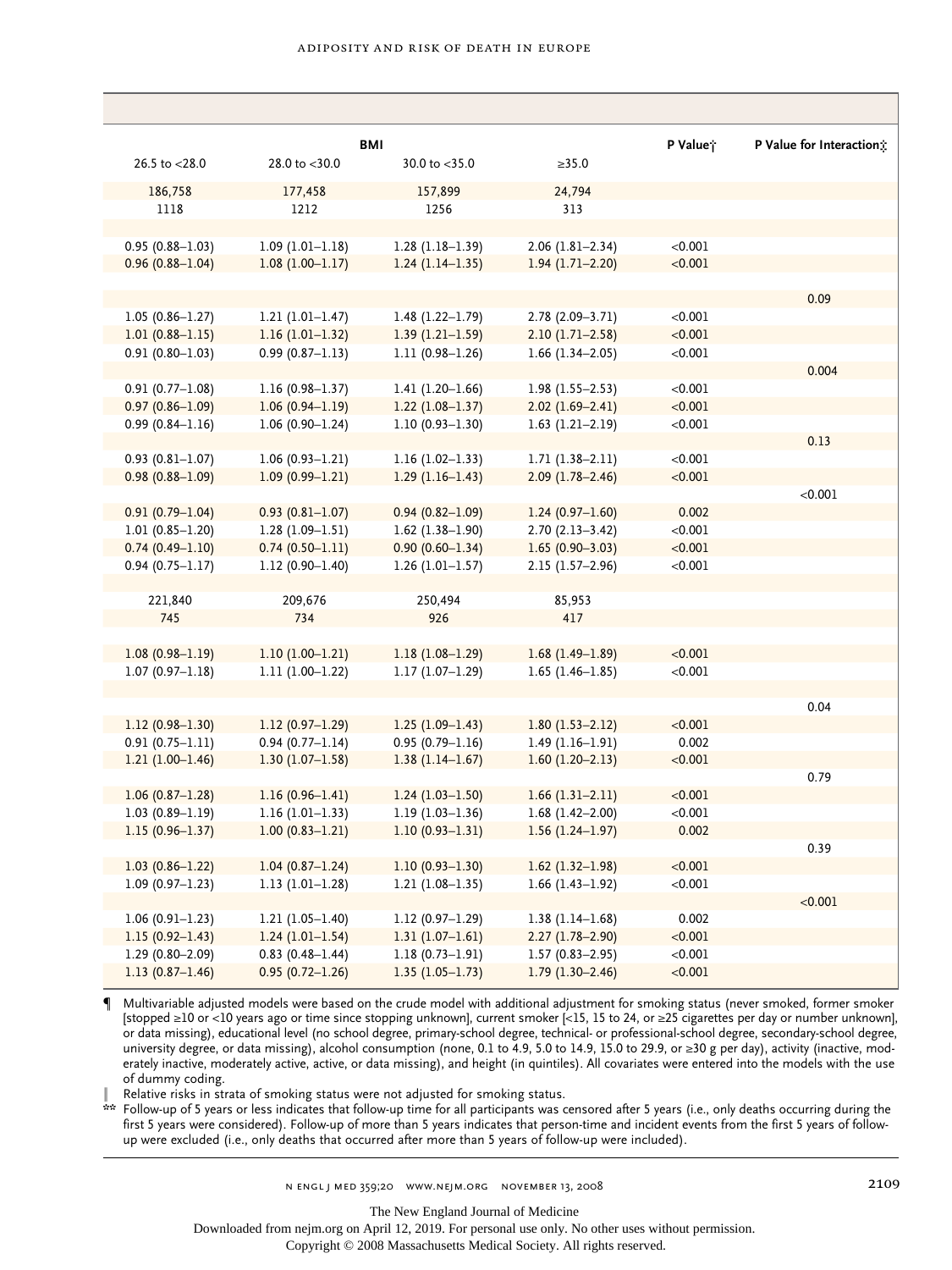

2110 **NET SERVICE STATE SERVICE 2110** N ENGL J MED 359;20 WWW.NEJM.ORG NOVEMBER 13, 2008

The New England Journal of Medicine

Downloaded from nejm.org on April 12, 2019. For personal use only. No other uses without permission.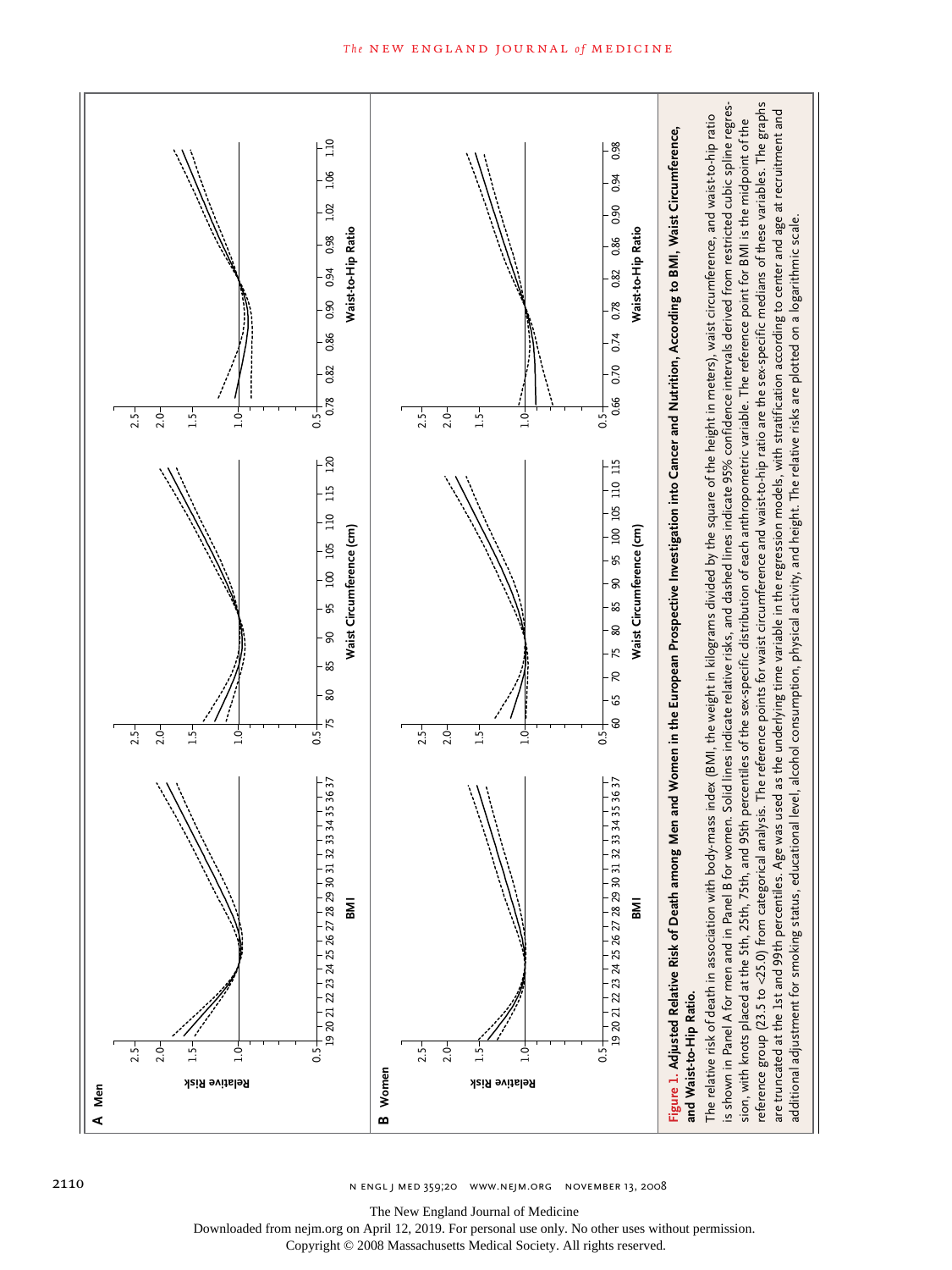associations were slightly but significantly stronger among men than among women  $(P=0.001$ for an interaction). When not adjusted for BMI, waist circumference and waist-to-hip ratio were significantly associated with the risk of death, with patterns similar to those observed for BMI (Fig. 1 and Table 2, and Table 3 in the Supplementary Appendix).

After further adjustment for BMI, waist circumference and waist-to-hip ratio showed a strong positive association with the risk of death (Table 2 and Fig. 2, and Table 3 in the Supplementary Appendix). For a given BMI in men and women, a waist circumference that was 5 cm larger was associated with a risk of death that was increased by a factor of 1.17 (95% confidence interval [CI], 1.15 to 1.20) among men and by a factor of 1.13 (95% CI, 1.11 to 1.15) among women (P=0.24 for the difference between men and women), and a waist-to-hip ratio that was 0.1 unit higher was associated with a risk that was increased by a factor of 1.34 (95% CI, 1.28 to 1.39) among men and by a factor of 1.24 (95% CI, 1.20 to 1.29) among women  $(P=0.04)$  for the difference between men and women). In models that included waist circumference or waist-to-hip ratio, BMI remained significantly associated with the risk of death (P<0.001). Hip circumference was not significantly associated with the risk of death after adjustment for BMI (data not shown).

The associations of waist circumference and waist-to-hip ratio with the risk of death tended to be stronger among participants with a lower BMI, as compared with those who had a higher BMI (Table 2, and Table 3 in the Supplementary Appendix). On cross-classification, participants in the lowest third of BMI and the highest quintile of waist circumference or waist-to-hip ratio, as compared with the reference group (participants in the middle third of BMI and the lowest quintile of waist circumference or waist-to-hip ratio), had the highest relative risk of death (Fig. 3). The findings were similar when BMI was instead categorized as 18.5 to less than 25.0, 25.0 to less than 30.0, and 30.0 or greater (Fig. 1 in the Supplementary Appendix), although the ability to estimate relative risk precisely for the cross-classification of waist circumference by BMI was limited. Among men and women of normal weight, the relative risks in the highest quintile of waist circumference as compared with the lowest quintile were 2.06 (95% CI, 1.32 to 3.20; P<0.001 for trend) and 1.79 (95% CI, 1.39 to 2.31; P<0.001 for trend), respectively, and the relative risks in the highest quintile of waist-to-hip ratio as compared with the lowest quintile were 1.79 (95% CI, 1.53 to 2.10; P<0.001 for trend) and 1.53 (95% CI, 1.34 to 1.75; P<0.001 for trend), respectively.

The addition of waist circumference or waistto-hip ratio to the regression model that included BMI slightly but significantly increased the C statistic (Table 4 in the Supplementary Appendix). As shown in Table 3, and in Table 5 in the Supplementary Appendix, despite general agreement among the three regression models across the subject classifications (kappa values, 0.83 to 0.87), predicted risk categories changed substantially, and the model estimated the 5-year risk of death more accurately with the addition of waist circumference or waist-to-hip ratio than without these variables for men who had an absolute risk of 2.5% or greater and for women who had a risk of 1.25% or greater. The net reclassification index (which indicates the correct movement of participants across predefined risk categories, and thus depends on the choice of risk categories $31$ ) was significant only for the addition of waist-to-hip ratio to BMI among women. However, the integrated discrimination index (which does not depend on the choice of risk categories<sup>31</sup>) was highly significant for the addition of waist circumference or waist-to-hip ratio to BMI among participants of both sexes (Table 4 in the Supplementary Appendix).

### **Subgroup Analyses**

In subgroup analyses, the relative risk of death associated with a high BMI as compared with reference BMI levels was higher among participants who had never smoked than among former or current smokers, whereas the relative risk at low as compared with reference BMI levels was higher among former and current smokers (Table 1). Among participants who had never smoked, the risk of death was lowest at a BMI of 24.5 for men and 23.9 for women (Fig. 2 and 3 in the Supplementary Appendix). Associations of waist circumference and waist-to-hip ratio with the risk of death tended to be slightly stronger among current smokers than among those who had never smoked, although the test for an interaction was significant for waist circumference only among men (Table 2, and Table 3 in the Supplementary Appendix). When participants were cross-

The New England Journal of Medicine

Downloaded from nejm.org on April 12, 2019. For personal use only. No other uses without permission.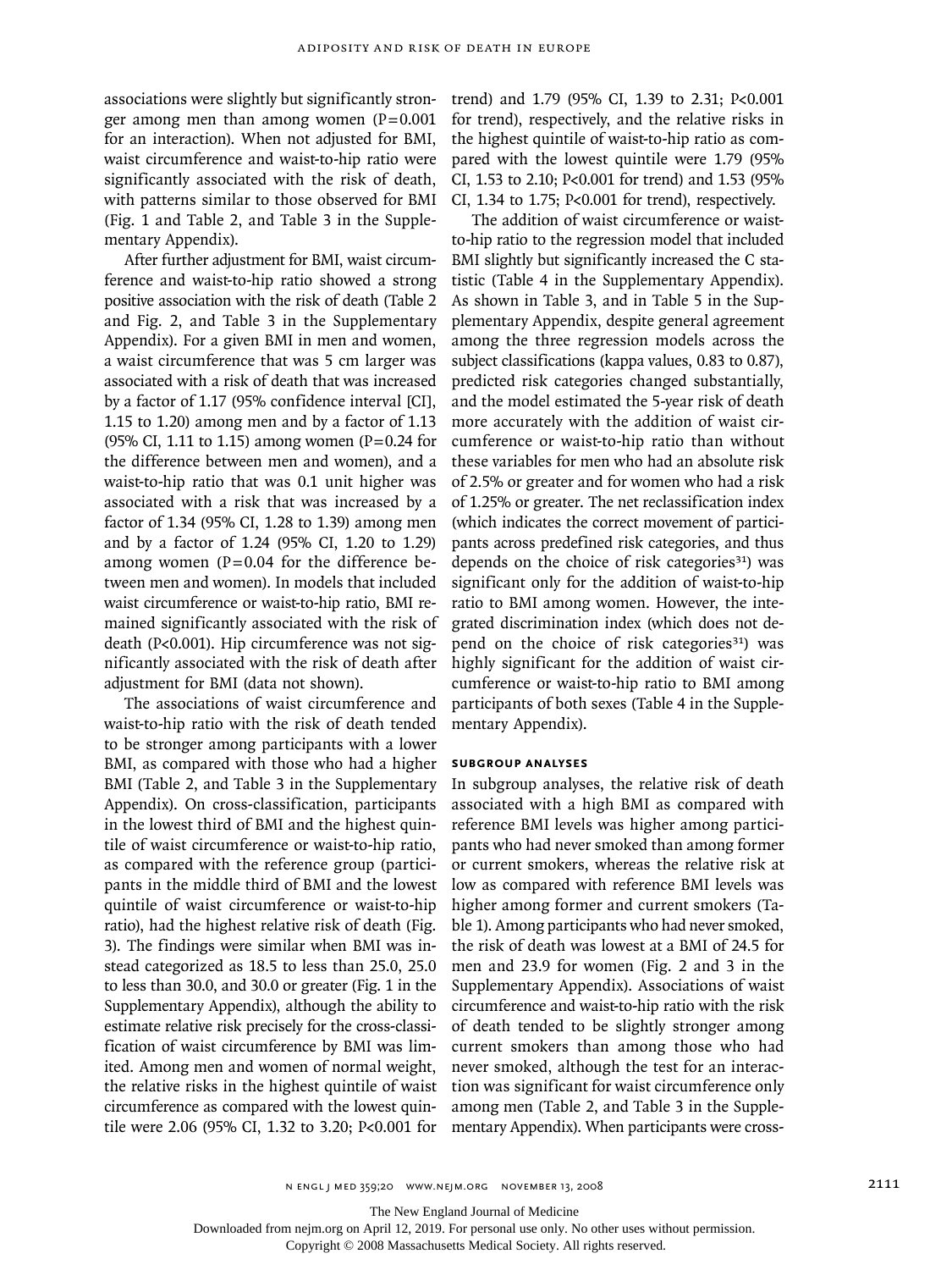| Table 2. Relative Risk of Death According to Quintiles of Waist Circumference among Men and Women.* |                |                        |                                 |                        |                        |                       |                             |
|-----------------------------------------------------------------------------------------------------|----------------|------------------------|---------------------------------|------------------------|------------------------|-----------------------|-----------------------------|
| Relative Risk                                                                                       |                |                        | Quintile of Waist Circumference |                        |                        | P Value for<br>Trend† | Interaction:<br>P Value for |
| Men                                                                                                 |                | 2                      | 3                               | 4                      | S                      |                       |                             |
| Waist circumference (cm)                                                                            | 386.0          | 86.0 to <91.5          | $91.5$ to $< 96.5$              | 96.5 to <102.7         | $\geq 102.7$           |                       |                             |
| Deaths (no.)                                                                                        | 1242           | 1250                   | 1392                            | 1629                   | 2259                   |                       |                             |
| Overall relative risk (95% Cl)                                                                      |                |                        |                                 |                        |                        |                       |                             |
| Crude                                                                                               | 1.00           | $0.88(0.81 - 0.95)$    | $0.91(0.84 - 0.98)$             | $1.01(0.93 - 1.09)$    | $1.35(1.26 - 1.46)$    | 0.001                 |                             |
| <b>Adjusted</b>                                                                                     |                |                        |                                 |                        |                        |                       |                             |
| Without BMI                                                                                         | 1.00           | $0.91(0.84 - 0.98)$    | $0.94(0.87 - 1.02)$             | $1.05(0.97 - 1.13)$    | $1.33(1.24 - 1.44)$    | 0.001                 |                             |
| With BMI                                                                                            | $00^{1}$       | $1.15(1.05 - 1.26)$    | $1.35(1.22 - 1.50)$             | $1.63(1.46-1.83)$      | $2.05$ $(1.80 - 2.33)$ | 0.001                 |                             |
| Relative risk by subgroup (95% CI)                                                                  |                |                        |                                 |                        |                        |                       |                             |
| <b>BMI</b> thirds                                                                                   |                |                        |                                 |                        |                        |                       | 0.03                        |
| 5.424.9                                                                                             | 1.00           | $1.19(1.07 - 1.32)$    | $1.46$ $(1.28 - 1.67)$          | $1.64(1.34 - 2.00)$    | 2.51 (1.59-3.96)       | 0.001                 |                             |
| 24.9 to <27.7                                                                                       | 1.00           | $1.16(0.92 - 1.47)$    | $1.37(1.09-1.71)$               | $1.73(1.37 - 2.19)$    | $2.01(1.54 - 2.63)$    | 0.001                 |                             |
| $\geq 27.7$                                                                                         | $-1.00$        | $0.67(0.33 - 1.36)$    | $0.53(0.28 - 1.02)$             | $0.68(0.36 - 1.30)$    | $0.87(0.46 - 1.66)$    | 0.001                 |                             |
| Smoking status                                                                                      |                |                        |                                 |                        |                        |                       | 0.02                        |
| Never smoked                                                                                        | 1.00           | $1.03$ $(0.84 - 1.26)$ | $1.23(0.98 - 1.54)$             | $1.39(1.08 - 1.80)$    | $1.71(1.28 - 2.30)$    | 0.001                 |                             |
| Former smoker                                                                                       | 1.00           | $1.26(1.07 - 1.48)$    | $1.46$ $(1.22 - 1.75)$          | $1.78(1.46 - 2.15)$    | $2.54(2.05 - 3.16)$    | 0.001                 |                             |
| Current smoker                                                                                      | 1.00           | $1.20(1.05-1.37)$      | $1.42$ $(1.22 - 1.65)$          | $1.81(1.53 - 2.15)$    | $2.24(1.83 - 2.73)$    | 0.001                 |                             |
| Age                                                                                                 |                |                        |                                 |                        |                        |                       | 0.05                        |
| $<$ 55 yr                                                                                           | 1.00           | $1.20(1.01 - 1.42)$    | $1.26(1.04 - 1.53)$             | $1.60(1.28 - 1.98)$    | $1.99(1.55 - 2.57)$    | 0.001                 |                             |
| $55$ to $<65$ yr                                                                                    | 1.00           | $1.10(0.96 - 1.26)$    | $1.35(1.16 - 1.57)$             | $1.62$ $(1.37 - 1.91)$ | $2.22(1.83 - 2.68)$    | 0.001                 |                             |
| $\geq 65 \, yr$                                                                                     | 1.00           | $1.22(1.02 - 1.45)$    | $1.44(1.18 - 1.75)$             | $1.64(1.33 - 2.04)$    | $1.78$ $(1.39 - 2.27)$ | 0.001                 |                             |
| Follow-up**                                                                                         |                |                        |                                 |                        |                        |                       | 0.10                        |
| $\leq$ 5 yr                                                                                         | $\overline{5}$ | $1.10(0.94 - 1.28)$    | $1.43(1.21-1.69)$               | $1.63$ $(1.35-1.96)$   | $1.87(1.51 - 2.31)$    | 0.001                 |                             |
| >5 yr                                                                                               | 1.00           | $1.19(1.06-1.33)$      | $1.31(1.15-1.49)$               | $1.63(1.42 - 1.88)$    | $2.15(1.83 - 2.53)$    | 0.001                 |                             |
| Cause of death                                                                                      |                |                        |                                 |                        |                        |                       | 0.01                        |
| Cancer                                                                                              | 1.00           | $1.16(0.99 - 1.35)$    | $1.37(1.15 - 1.63)$             | $1.51(1.25 - 1.83)$    | $1.89(1.51 - 2.36)$    | 0.001                 |                             |
| Circulatory                                                                                         | 1.00           | $1.22(1.02 - 1.47)$    | $1.36(1.11-1.67)$               | $1.59(1.27-1.99)$      | $1.81(1.40-2.33)$      | 0.001                 |                             |
| Respiratory                                                                                         | 1.00           | $1.38(0.91 - 2.11)$    | $2.14(1.33 - 3.45)$             | $3.37(1.99 - 5.71)$    | $6.56(3.60 - 11.96)$   | 0.001                 |                             |
| Other                                                                                               | $\frac{5}{10}$ | $1.03$ $(0.82 - 1.29)$ | $1.48$ $(1.15-1.90)$            | $1.68$ $(1.27 - 2.23)$ | $2.38$ (1.72-3.30)     | 0.001                 |                             |

The New England Journal of Medicine

Downloaded from nejm.org on April 12, 2019. For personal use only. No other uses without permission.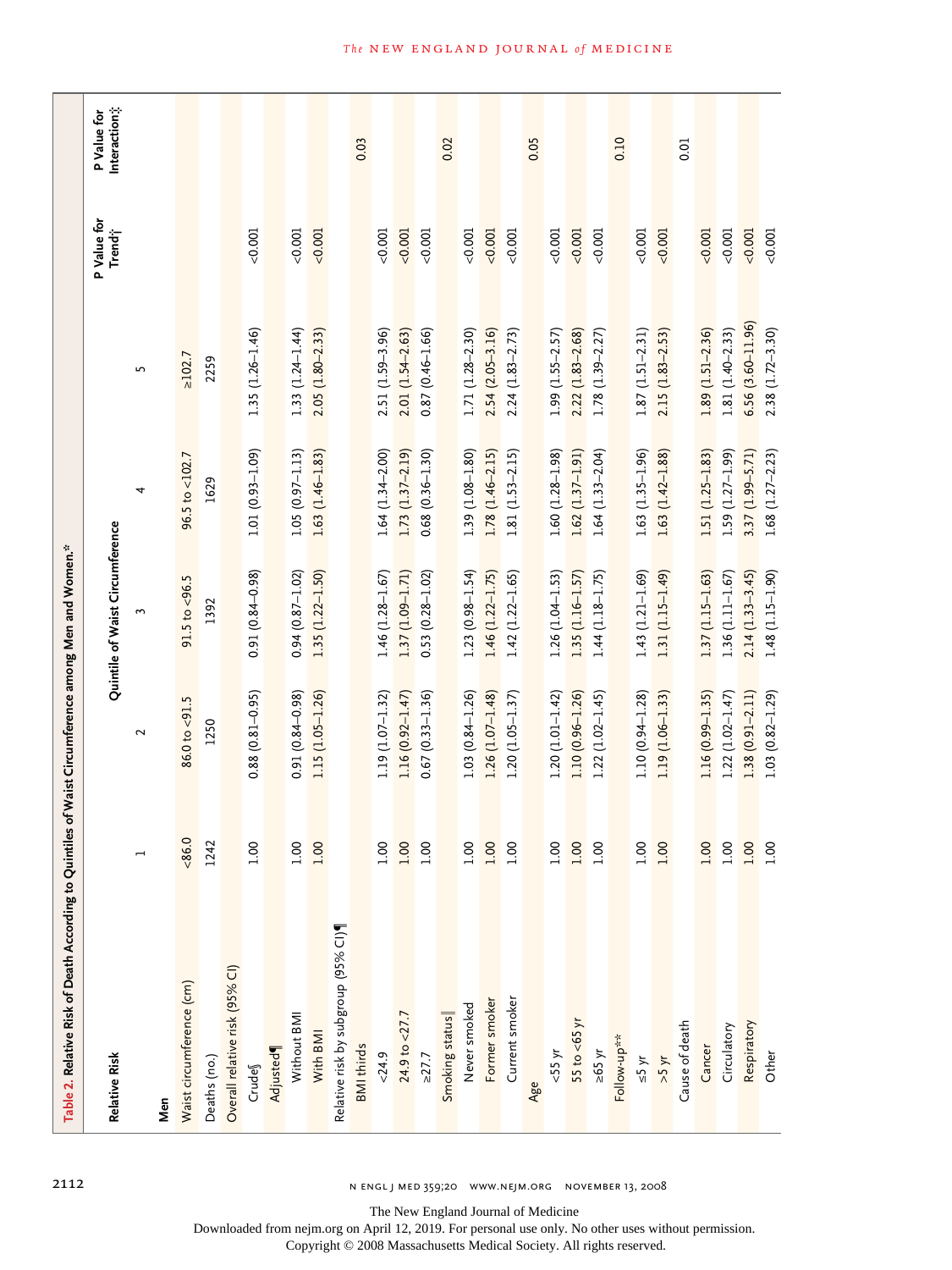| Women                                                                                                                                       |                |                        |                        |                        |                         |          |      |
|---------------------------------------------------------------------------------------------------------------------------------------------|----------------|------------------------|------------------------|------------------------|-------------------------|----------|------|
| Waist circumference (cm)                                                                                                                    | < 70.1         | 70.1 to <75.6          | 75.6 to <81.0          | 81.0 to <89.0          | > 89.0                  |          |      |
| Deaths (no.)                                                                                                                                | 913            | 1107                   | 1308                   | 1569                   | 1973                    |          |      |
| Overall relative risk (95% Cl)                                                                                                              |                |                        |                        |                        |                         |          |      |
| Crude                                                                                                                                       | $\overline{0}$ | $0.96$ $(0.88 - 1.05)$ | $0.93$ $(0.86 - 1.02)$ | $1.06(0.97 - 1.15)$    | $1.33(1.22 - 1.44)$     | 0.001    |      |
| Adjusted                                                                                                                                    |                |                        |                        |                        |                         |          |      |
| Without BMI                                                                                                                                 | $\overline{0}$ | $0.97(0.89 - 1.07)$    | $0.93(0.85 - 1.01)$    | $1.05(0.96 - 1.14)$    | $1.28(1.17-1.39)$       | 0.001    |      |
| With BMI                                                                                                                                    | S.             | $1.16(1.05 - 1.28)$    | $1.21(1.09-1.35)$      | $1.46(1.30 - 1.64)$    | $1.78$ $(1.56 - 2.04)$  | 0.001    |      |
| Relative risk by subgroup (95% CI)                                                                                                          |                |                        |                        |                        |                         |          |      |
| <b>BMI</b> thirds                                                                                                                           |                |                        |                        |                        |                         |          | 0.03 |
| < 23.0                                                                                                                                      | $\overline{0}$ | $1.17(1.04 - 1.31)$    | $1.27(1.10 - 1.47)$    | $1.70(1.36 - 2.13)$    | $2.87(1.91 - 4.32)$     | 0.001    |      |
| 23.0 to < 26.6                                                                                                                              | $\overline{0}$ | $0.98(0.80 - 1.21)$    | $0.95(0.77 - 1.17)$    | $1.12(0.90 - 1.39)$    | $1.48(1.14-1.92)$       | $-0.001$ |      |
| $\geq 26.6$                                                                                                                                 | 00             | $0.87(0.37 - 2.08)$    | $1.24(0.56 - 2.74)$    | $1.45(0.66 - 3.17)$    | $1.74(0.79 - 3.81)$     | 0.001    |      |
| Smoking status                                                                                                                              |                |                        |                        |                        |                         |          | 0.18 |
| Never smoked                                                                                                                                | $\overline{0}$ | $1.03(0.88 - 1.20)$    | $1.13(0.96 - 1.33)$    | $1.40(1.17 - 1.67)$    | $1.64(1.34 - 2.01)$     | 0.001    |      |
| Former smoker                                                                                                                               | O.             | $1.35(1.10 - 1.66)$    | $1.27(1.02 - 1.59)$    | $1.62$ $(1.27 - 2.07)$ | $1.96(1.48 - 2.60)$     | 0.001    |      |
| Current smoker                                                                                                                              | $\overline{0}$ | $1.28(1.08 - 1.51)$    | $1.43(1.18 - 1.73)$    | $1.66(1.34 - 2.06)$    | $2.36(1.83 - 3.03)$     | 0.001    |      |
| Age                                                                                                                                         |                |                        |                        |                        |                         |          | 0.75 |
| 55 yr                                                                                                                                       | 00             | $1.14(0.97 - 1.34)$    | $1.12(0.93 - 1.35)$    | $1.26(1.01 - 1.56)$    | $1.66$ $(1.28 - 2.14)$  | 0.001    |      |
| $55$ to $<65$ yr                                                                                                                            | O.             | $1.16(0.99 - 1.35)$    | $1.34(1.13 - 1.58)$    | $1.57(1.30 - 1.89)$    | $1.91(1.55 - 2.36)$     | 0.001    |      |
| >65 yr                                                                                                                                      | $\overline{0}$ | $1.19(0.97 - 1.46)$    | $1.13(0.91 - 1.40)$    | $1.51(1.20-1.90)$      | $1.75$ $(1.36 - 2.27)$  | 0.001    |      |
| Follow-up**                                                                                                                                 |                |                        |                        |                        |                         |          | 0.67 |
| $\leq$ 5 yr                                                                                                                                 | $\overline{0}$ | 1.26 (1.05-1.50)       | $1.23(1.01-1.49)$      | $1.49$ $(1.21 - 1.85)$ | $1.91(1.50 - 2.43)$     | 0.001    |      |
| >5 yr                                                                                                                                       | O.             | $1.12(1.00 - 1.26)$    | $1.21(1.07 - 1.38)$    | $1.45(1.26 - 1.67)$    | $1.72$ $(1.46 - 2.03)$  | 0.001    |      |
| Cause of death                                                                                                                              |                |                        |                        |                        |                         |          | 0.01 |
| Cancer                                                                                                                                      | S.             | $1.11(0.96 - 1.28)$    | $1.07(0.91 - 1.26)$    | $1.24$ $(1.04 - 1.49)$ | $1.30(1.05 - 1.60)$     | 0.01     |      |
| Circulatory                                                                                                                                 | $\overline{0}$ | $1.28(1.00 - 1.64)$    | $1.29(0.99 - 1.68)$    | $1.71(1.29 - 2.27)$    | $2.31(1.69 - 3.16)$     | 0.001    |      |
| Respiratory                                                                                                                                 | $\overline{0}$ | $1.16(0.70 - 1.90)$    | $1.76$ $(1.05 - 2.94)$ | 2.29 (1.29-4.07)       | 2.95 (1.52-5.70)        | 0.001    |      |
| Other                                                                                                                                       | $\overline{0}$ | $1.34(1.04-1.73)$      | $1.61(1.22 - 2.13)$    | $1.92(1.40 - 2.63)$    | $(1.90 - 3.90)$<br>2.72 | 0.001    |      |
| BMI denotes body-mass index, which is the weight in kilograms divided by the square of the height in meters. CI denotes confidence interval |                |                        |                        |                        |                         |          |      |

P values are based on median waist circumference within quintiles.

P values, calculated with the use of the likelihood-ratio test, are for comparisons of the model that included interaction terms between waist circumference and the stratification vari- P values, calculated with the use of the likelihood-ratio test, are for comparisons of the model that included interaction terms between waist circumference and the stratification variable with the model that did not include these interaction terms (with 8 degrees of freedom each for BMI, smoking status, and age, 12 degrees of freedom for cause of death, and 4 P values are based on median waist circumference within quintiles. †‡

The crude relative risk was calculated with the use of Cox proportional hazards regression, with age as the underlying time variable and stratification according to center and age at recruitment.  $\mathfrak{g}$  The crude relative risk was calculated with the use of Cox proportional-hazards regression, with age as the underlying time variable and stratification according to center and age at recruitment. able with the model that did not include these interaction terms (with 8 degrees of freedom each for BMI, smoking status, and age, 12 degrees of freedom for cause of death, and 4 degrees of freedom for length of follow-up); for cause of death and length of follow-up, the data augmentation method described by Lunn and McNeil was used.<sup>26</sup> degrees of freedom for length of follow-up); for cause of death and length of follow-up, the data augmentation method described by Lunn and McNeil was used.26

since stopping unknown], current smoker [<15, 15 to 24, or ≥25 cigarettes per day or number unknown], or data missing), educational level (no school degree, primary-school degree, day), activity (inactive, moderately inactive, moderately active, active, or data missing), height (in quintiles), and BMI (<18.5, 18.5 to <21.0, 21.0 to <23.5, 23.5 to <25.0, 25.0 to <26.5, since stopping unknown], current smoker [<15, 15 to 24, or =25 cigarettes per day or number unknown], or data missing), educational level (no school degree, primary-school degree, day), activity (inactive, moderately inactive, moderately active, are data missing), height (in quintiles), and BMI (<18.5, 18.5 to <21.0, 21.0 to <23.5, 23.5 to <25.0, 25.0 to <26.5, Multivariable adjusted models were based on the crude model with additional adjustment for smoking status (never smoked, former smoker [stopped ≥10 or <10 years ago or time Multivariable adjusted models were based on the crude model with additional adjustment for smoking status (never smoked, former smoker [stopped ≥10 or <10 years ago or time technical- or professional-school degree, secondary-school degree, university degree, or data missing), alcohol consumption (none, 0.1 to 4.9, 5.0 to 14.9, 15.0 to 29.9, or ≥30 g per technical- or professional-school degree, secondary-school degree, university degree, or data missing), alcohol consumption (none, 0.1 to 4.9, 5.0 to 14.9, 15.0 to 29.9, or ≥30 g per ¶§

Relative risks in strata of smoking status are not adjusted for smoking status. Relative risks in strata of smoking status are not adjusted for smoking status. 26.5 to <28.0, 28.0 to <30.0, 30.0 to <35.0, or  $\geq$ 35.0). 26.5 to <28.0, 28.0 to <30.0, 30.0 to <35.0, or ≥35.0).

up of longer than 5 years indicates that person-time and incident events from the first 5 years of follow-up were excluded (i.e., that analysis includes only the deaths that occurred after up of longer than 5 years indicates that person-time and incident events from the first 5 years of follow-up were excluded (i.e., that analysis includes only the deaths that occurred after Follow-up of 5 years or less indicates that the follow-up time of all participants was censored after 5 years (i.e., only deaths occurring during the first 5 years are considered). Follow-\*\* Follow-up of 5 years or less indicates that the follow-up time of all participants was censored after 5 years (i.e., only deaths occurring during the first 5 years are considered). Followmore than 5 years of follow-up). more than 5 years of follow-up).

The New England Journal of Medicine

Downloaded from nejm.org on April 12, 2019. For personal use only. No other uses without permission.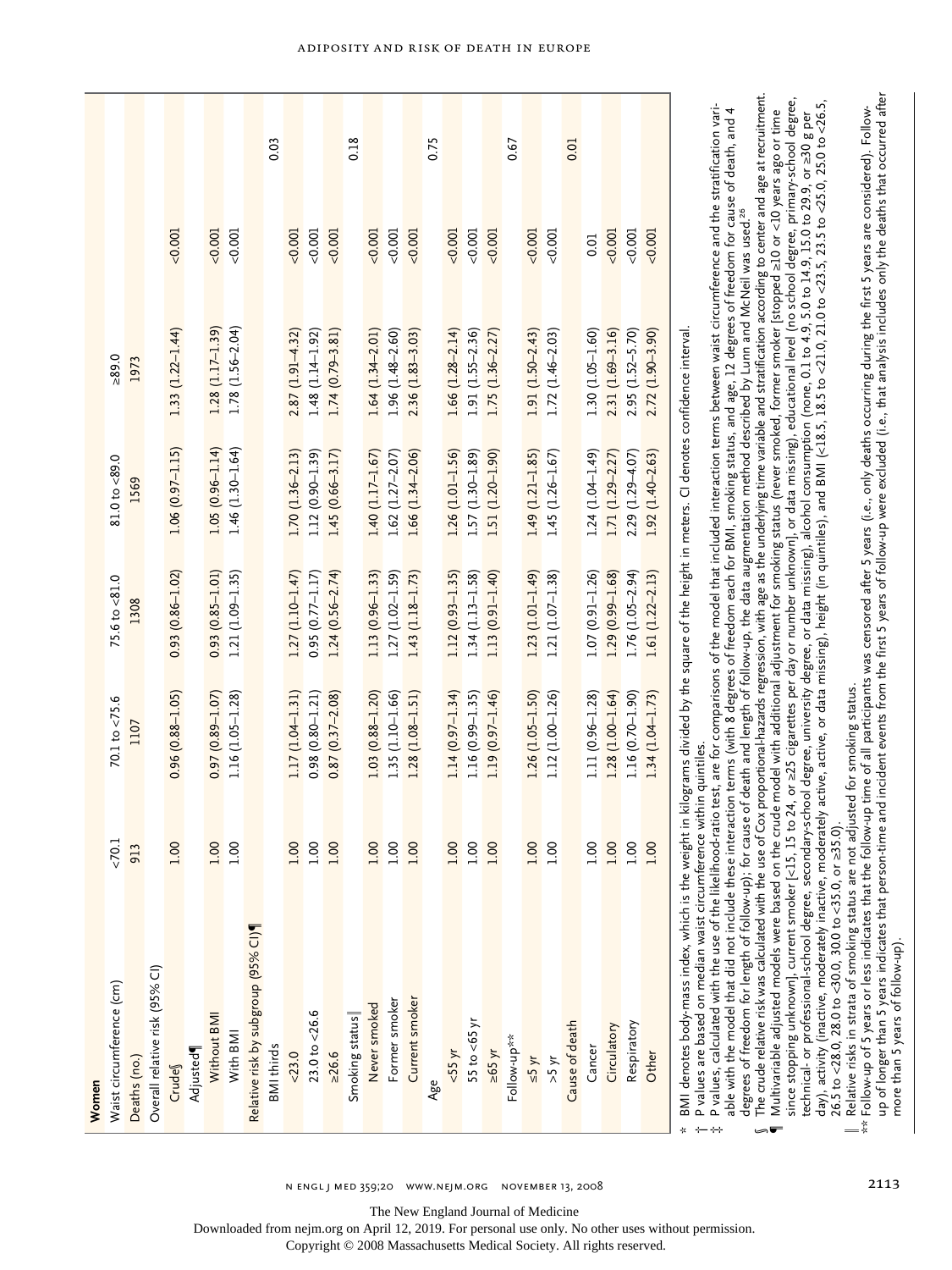

and Waist-to-Hip Ratio after Adjustment for **BMI. Figure 2. Adjusted Relative Risk of Death among Men and Women, According to Waist Circumference** 

and 95th percentiles of the sex-specific distribution of each anthropometric variable. The reference points for waist The relative risk of death in association with waist circumference and waist-to-hip ratio, after adjustment for BMI, 95% confidence intervals derived from restricted cubic spline regression, with knots placed at the 5th, 25th, 75th, is shown in Panel A for men and in Panel B for women. Solid lines indicate relative risks, and dashed lines indicate and but percenties of the sex specific enstitution of each antihopolitetic variables. The reference points for waist<br>Circumference and waist-to-hip ratio are the sex-specific medians of these variables. The graphs are trun 1st and 99th percentiles. Age was used as the underlying time variable in the regression models, with stratification by center and age at recruitment and additional adjustment for smoking status, educational level, alcohol consumption, physical activity, height, and BMI. The relative risks are plotted on a logarithmic scale.

35920 ISSUE:

classified, the associations within the group of participants who had never smoked were similar to those reported for the entire cohort (Fig. 4 in the Supplementary Appendix). The association of a high BMI with an increased risk of death was stronger among younger men than among older men, and the association of general and abdominal adiposity with the risk of death among men centers among men but not among women for the tended to be stronger for deaths occurring more than 5 years after enrollment than for deaths occurring earlier. The relative risks of death associated with a high BMI were strongest for circulatory causes of death, followed by other causes

 $\overline{\phantom{0}}$ 

and neoplasms, whereas the relative risks associated with a high waist circumference or waist-tohip ratio were strongest for respiratory causes of death, followed by other causes (Tables 1 and 2; and Tables 3, 6, 7, and 8 and Fig. 5 in the Supplementary Appendix).

11-13-08

We observed significant heterogeneity across association of BMI and of waist circumference with the risk of death  $(P=0.001$  for BMI and  $P=0.004$  for waist circumference). This heterogeneity was driven primarily by the center in Greece, in which associations were weaker than those for

The New England Journal of Medicine

Downloaded from nejm.org on April 12, 2019. For personal use only. No other uses without permission.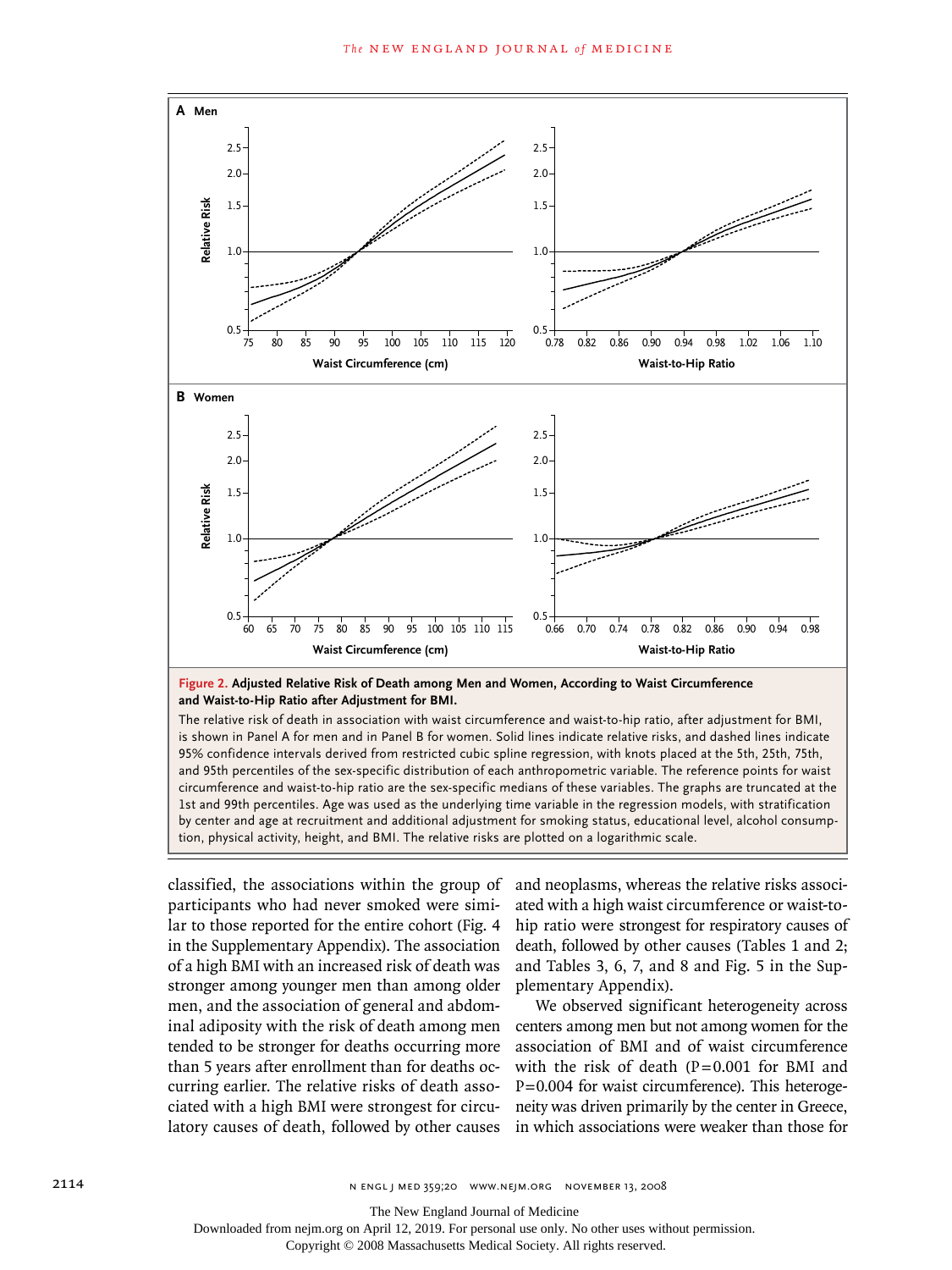

**Figure 3. Adjusted Relative Risk of Death among Men and Women According to Thirds of BMI and Quintiles of Waist Circumference or Waist-to-Hip Ratio.**

educational level, alcohol consumption, physical activity, and height. T or I bars indicate 95% confidence intervals for the relative risk of s of BMI and according to quintiles of waist circumferent third of BMI and the second quintile of waist circumference was 0.45. The relative risks are plotted on a logarithmic scale. Q denotes quintile.<br>. the regression models, with stratification according to center and age at recruitment and additional adjustment for smoking status, the middle third of BMI and the bottom quintile of waist circumference or waist-to-hip ratio. Age was used as the underlying time variable Combo death. In Panel A, the upper boundary of the 95% confidence interval for men in the lowest third of BMI and the highest quintile of waist circumference was 4.60, and the upper boundary of the 95% confidence interval for men in the highest third of BMI and the lowest quin-**Figure 1999 Figure 1999 Figure 1999 Figure 1999 Please check carefully.** tile of waist circumference was 4.07. In Panel C, the lower boundary of the 95% confidence interval for women in the highest third of BMI Panels A and B, respectively, for men and in Panels C and D, respectively, for women. The reference category consists of participants in The relative risk of death according to thirds of BMI and according to quintiles of waist circumference and waist-to-hip ratio is shown in and the lowest quintile of waist circumference was 0.35, and the lower boundary of the 95% confidence interval for women in the highest

the overall cohort. When the Greek center was which we added the EPIC participants who had excluded, the tests for heterogeneity were no been excluded from our main study because their longer significant (P>0.05), but the overall esti- anthropometric measures were based only on selfmates of relative risk did not change substantially. When we performed sensitivity analyses in appreciably.

report, the overall relative risks did not change

The New England Journal of Medicine

Downloaded from nejm.org on April 12, 2019. For personal use only. No other uses without permission.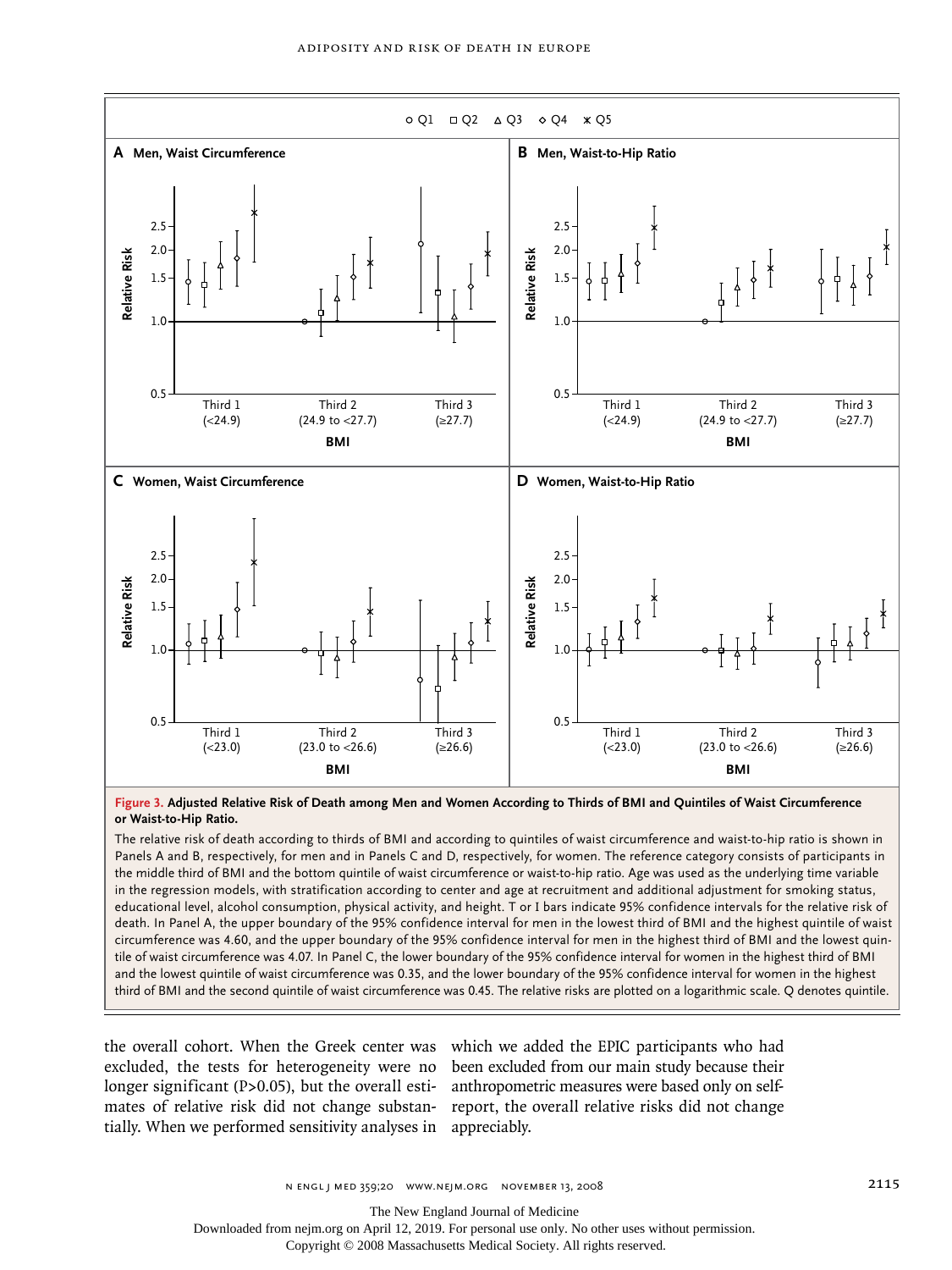| Table 3. Expected and Observed 5-Year Risk of Death According to the Adjusted Model, with and without Waist Circumference.* |              |                                                                    |                   |               |                       |
|-----------------------------------------------------------------------------------------------------------------------------|--------------|--------------------------------------------------------------------|-------------------|---------------|-----------------------|
| 5-Year Risk According to Model with BMI                                                                                     |              | 5-Year Risk According to Model<br>with BMI and Waist Circumference |                   |               | Total<br>Reclassified |
| Men                                                                                                                         | < 2.5%       | 2.5 to <5.0%                                                       | 5.0 to $< 7.5\%$  | ≥7.5%         |                       |
| 2.5%                                                                                                                        |              |                                                                    |                   |               |                       |
| Total participants (no.)                                                                                                    | 86,057       | 1,812                                                              | $\mathbf 0$       | $\mathbf 0$   |                       |
| Participants classified in each stratum according to model<br>with BMI and waist circumference (%)                          | 97.94        | 2.06                                                               | $\Omega$          | $\mathbf 0$   | 2.06                  |
| Observed 5-yr risk (%)                                                                                                      | 0.92         | 2.37                                                               |                   |               |                       |
| 2.5 to $<$ 5.0%                                                                                                             |              |                                                                    |                   |               |                       |
| Total participants (no.)                                                                                                    | 1,943        | 17,403                                                             | 950               | $\mathbf{1}$  |                       |
| Participants classified in each stratum according to model<br>with BMI and waist circumference (%)                          | 9.57         | 85.74                                                              | 4.68              | $\mathbf 0$   | 14.25                 |
| Observed 5-yr risk (%)                                                                                                      | 2.16         | 3.49                                                               | 5.47              | $\mathbf 0$   |                       |
| 5.0 to $< 7.5\%$                                                                                                            |              |                                                                    |                   |               |                       |
| Total participants (no.)                                                                                                    | 0            | 892                                                                | 4,998             | 577           |                       |
| Participants classified in each stratum according to model<br>with BMI and waist circumference (%)                          | $\mathbf 0$  | 13.79                                                              | 77.28             | 8.92          | 22.71                 |
| Observed 5-yr risk (%)                                                                                                      |              | 4.71                                                               | 6.98              | 7.80          |                       |
| $\ge 7.5\%$                                                                                                                 |              |                                                                    |                   |               |                       |
| Total participants (no.)                                                                                                    | $\mathbf{0}$ | $\overline{2}$                                                     | 563               | 5,640         |                       |
| Participants classified in each stratum according to model<br>with BMI and waist circumference (%)                          | $\mathbf 0$  | 0.03                                                               | 9.07              | 90.89         | 9.10                  |
| Observed 5-yr risk (%)                                                                                                      |              | $\mathbf{0}$                                                       | 7.82              | 14.22         |                       |
| Women                                                                                                                       | <1.25%       | 1.25 to <2.50%                                                     | 2.50 to $<$ 3.75% | $\geq 3.75\%$ |                       |
| <1.25%                                                                                                                      |              |                                                                    |                   |               |                       |
| Total participants (no.)                                                                                                    | 179,814      | 3,227                                                              | 0                 | 0             |                       |
| Participants classified in each stratum according to model<br>with BMI and waist circumference (%)                          | 98.24        | 1.76                                                               | $\mathbf{0}$      | $\mathbf 0$   | 1.76                  |
| Observed 5-yr risk (%)                                                                                                      | 0.41         | 1.46                                                               |                   |               |                       |
| 1.25 to <2.50%                                                                                                              |              |                                                                    |                   |               |                       |
| Total participants (no.)                                                                                                    | 2,933        | 25,996                                                             | 1,497             | 6             |                       |
| Participants classified in each stratum according to model<br>with BMI and waist circumference (%)                          | 9.64         | 85.42                                                              | 4.92              | 0.02          | 14.58                 |
| Observed 5-yr risk (%)                                                                                                      | 1.23         | 1.74                                                               | 2.00              | 0             |                       |
| 2.50 to $<$ 3.75%                                                                                                           |              |                                                                    |                   |               |                       |
| Total participants (no.)                                                                                                    | 0            | 1,457                                                              | 7,053             | 898           |                       |
| Participants classified in each stratum according to model<br>with BMI and waist circumference (%)                          | 0            | 15.49                                                              | 74.97             | 9.55          | 25.04                 |
| Observed 5-yr risk (%)                                                                                                      |              | 1.85                                                               | 2.91              | 3.67          |                       |
| $\geq 3.75\%$                                                                                                               |              |                                                                    |                   |               |                       |
| Total participants (no.)                                                                                                    | 0            | 4                                                                  | 864               | 8,334         |                       |
| Participants classified in each stratum according to model<br>with BMI and waist circumference (%)                          | 0            | 0.04                                                               | 9.39              | 90.57         | 9.43                  |
| Observed 5-yr risk (%)                                                                                                      |              | 0                                                                  | 3.36              | 6.89          |                       |

\* The multivariable logistic model included age (in 5-year categories), center, smoking status (never smoked, former smoker [stopped ≥10 or <10 years ago or time since stopping unknown], current smoker [<15, 15 to 24, or ≥25 cigarettes per day or number unknown], or data missing), educational level (no school degree, primary-school degree, technical- or professional-school degree, secondary-school degree, university degree, or data missing) alcohol consumption (none, 0.1 to 4.9, 5.0 to 14.9, 15.0 to 29.9, or ≥30 g per day), activity (inactive, moderately inactive, moderately active, active, or data missing), height (in quintiles), and BMI (<18.5, 18.5 to <21.0, 21.0 to <23.5, 23.5 to <25.0, 25.0 to <26.5, 26.5 to <28.0, 28.0 to <30.0, 30.0 to <35.0, or ≥35.0).

The New England Journal of Medicine

Downloaded from nejm.org on April 12, 2019. For personal use only. No other uses without permission.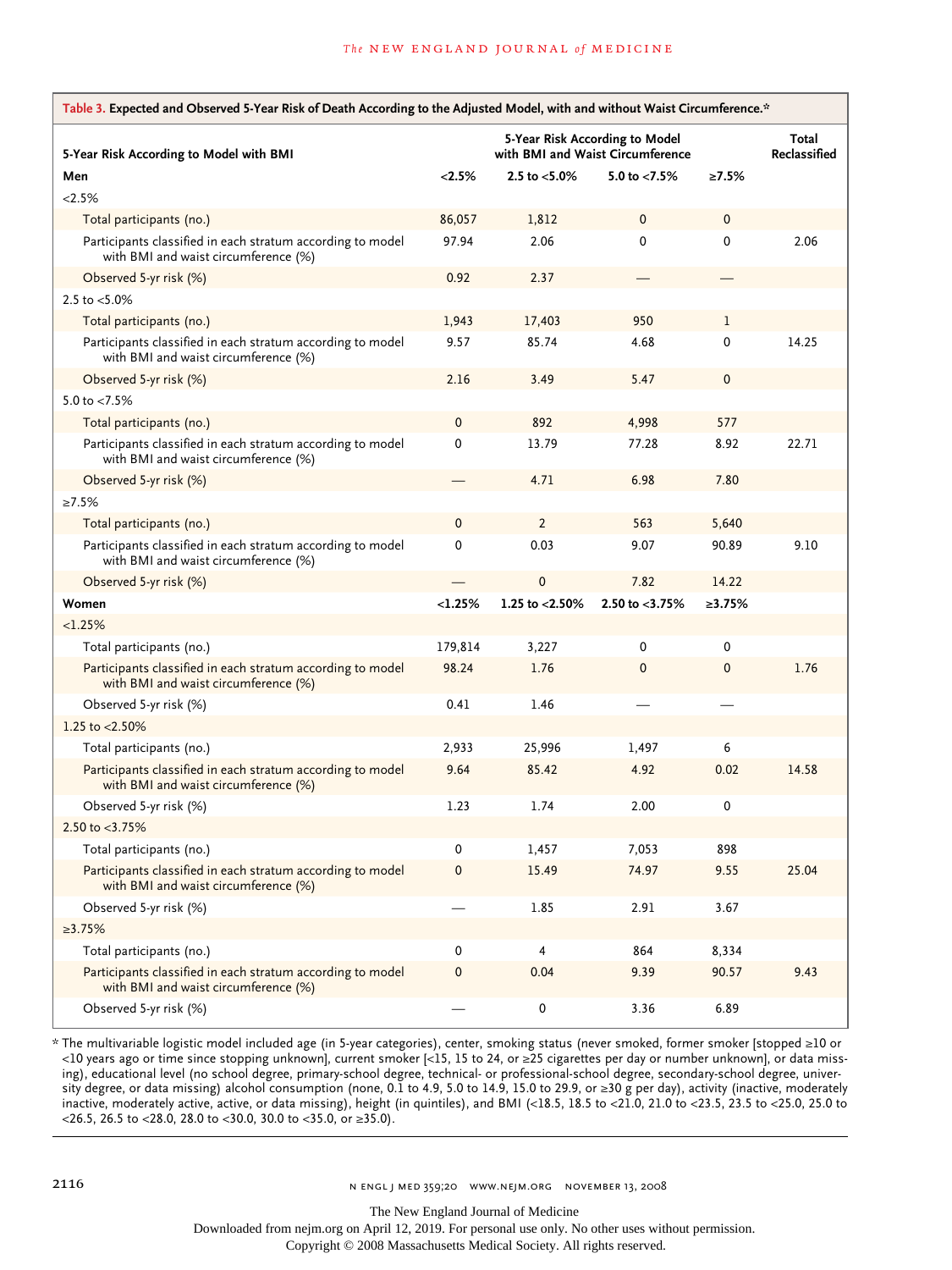# Discussion

In this large European cohort study, general and abdominal adiposity were independently related to the risk of death. The associations of BMI with the risk of death were J-shaped, with higher risks of death observed in the lower and upper BMI categories than in the middle categories. In contrast, once general adiposity was adjusted for, abdominal fat distribution was positively associated with the risk of death. These associations tended to be stronger among participants with a lower BMI than among those with a higher BMI. Thus, measurement of both general and abdominal adiposity provides a better assessment of the risk of death, particularly among people with a lower BMI.

The most appropriate adiposity markers for assessing the risk of disease and death are debated.4,32 Waist circumference and BMI are highly correlated and when considered individually reflect the extent of both abdominal and general obesity. However, the large sample in our study enabled us to estimate with sufficient precision the effect of abdominal adiposity on the risk of death independently of general obesity. The waistto-hip ratio is less strongly related to BMI than is waist circumference and is therefore a more specific surrogate for fat distribution. Although the waist-to-hip ratio may therefore be preferred as a predictor of the risk of death, in addition to BMI, because it has less potential for collinearity, the use of waist circumference has been predominantly proposed in the past decade, largely because waist circumference is easier to measure and to interpret than the waist-to-hip ratio.<sup>2,33</sup>

The current results underscore the importance of assessing the distribution of body fat even among persons of normal weight and challenge the use of cutoff points to define abdominal obesity, at least when they are used to predict the risk of death.2,34 Our finding of a positive association between waist circumference and the risk of death among participants of normal weight may also explain why studies have been unable to show a linear relationship between BMI and the risk of death across the entire range of BMI values.

Like previous studies, our study showed that general obesity was more strongly related to the risk of death among participants who had never smoked, whereas underweight was more strongly related to the risk of death among current smokers; these results may reflect the finding that smokers have a lower body weight but a higher risk of death than nonsmokers.15,17,35 In contrast, after adjustment for BMI, the association of waist circumference with the risk of death was stronger among smokers. Smokers tend to have a metabolically more adverse fat-distribution profile, with higher central adiposity, than nonsmokers.36 Older persons may be more likely than younger persons to have underlying but undiagnosed chronic diseases that are related to a lower BMI and an increased risk of death. Obesity appeared to be more strongly related to the risk of death among younger men than among older men, whereas no such difference was observed among women. The reasons for these sex differences are unclear and may reflect biologic factors or the play of chance. It is also important to note that the absolute risk of death in the reference category varied across subgroups. For example, although general adiposity was more strongly related to the risk of death among people who had never smoked than among current smokers, the absolute risk of death was higher among current smokers (data not shown).

Adipose tissue, particularly tissue from visceral-fat deposits, secretes potential mediators in the development of chronic diseases<sup>1</sup>; this process may explain why abdominal fat distribution was related to the risk of death independently of BMI. Body mass is more closely related to the amount of visceral fat in men than in women,<sup>37</sup> which may be among the reasons that the relative risk of death among participants with a high BMI was higher for men than for women. The increased risk of death among participants with a low BMI could be the result of low muscle mass, since even at a low BMI, waist circumference was positively related to the risk of death. As in the present study, a recent report suggested that the increase in the risk of death associated with a low BMI is driven primarily by respiratory and other causes, whereas the increased risk associated with a high BMI is driven by cardiovascular causes and cancer.18 Although abdominal adiposity is related to chronic inflammation, which may lead to the development of chronic bronchitis and other diseases, the mechanisms for the strong positive associations with deaths from respiratory and other causes are unclear.<sup>38</sup>

Our study has certain limitations. Although people who had a history of cancer, heart dis-

The New England Journal of Medicine

Downloaded from nejm.org on April 12, 2019. For personal use only. No other uses without permission.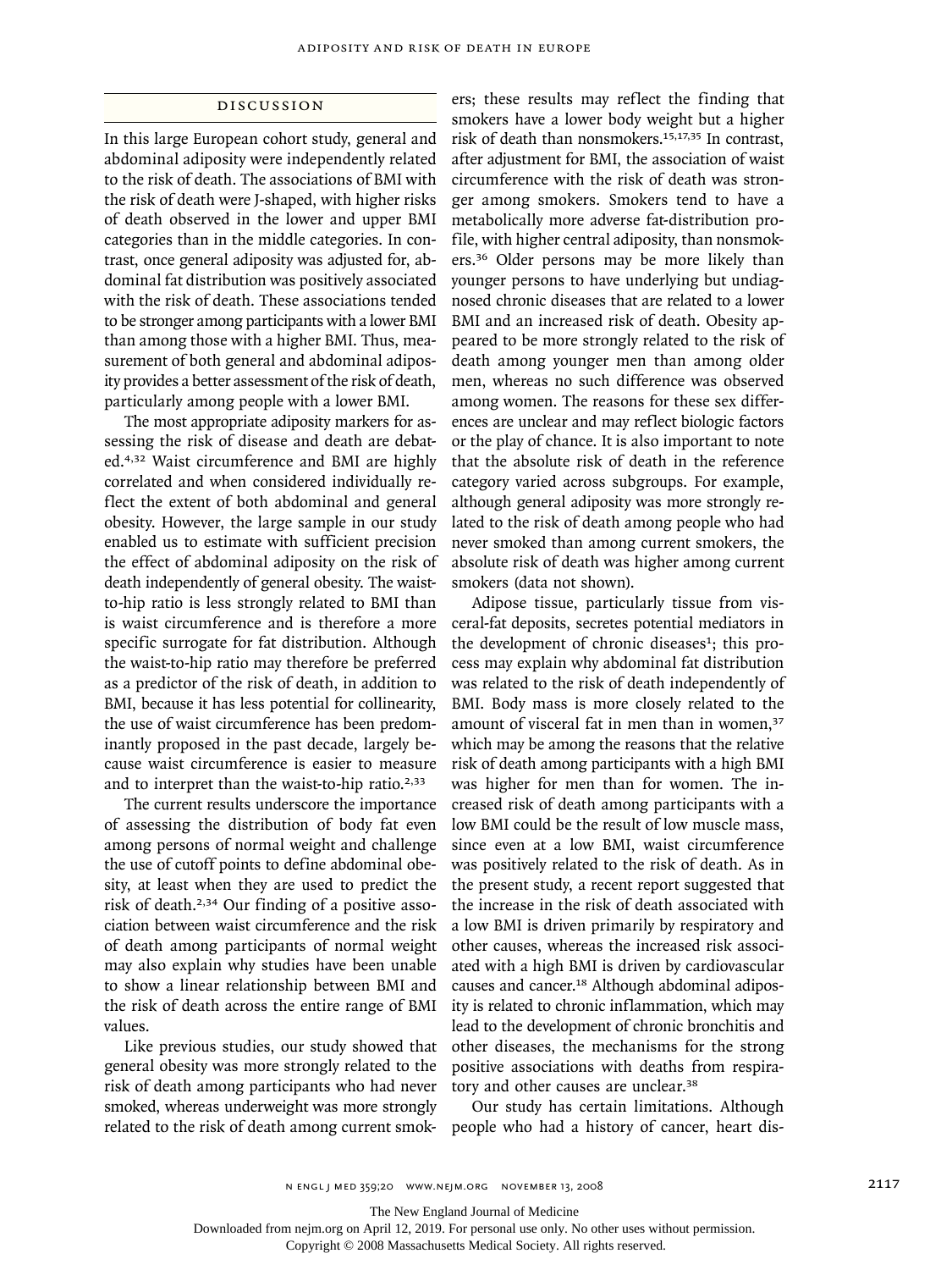ease, or stroke were excluded, our analysis may have included a number of participants who had other serious diseases that could potentially confound the observed associations. Nevertheless, we believe that the number of participants with other serious diseases at baseline was small because it is unlikely that such persons would decide to participate in a long-term cohort study. This assumption is indirectly supported by the low prevalence of cancer, heart disease, and stroke in the original EPIC study population. The association of adiposity with the risk of death may vary with a longer follow-up period; however, it would probably become stronger, as suggested by our sensitivity analysis.

The improvement in the prediction of risk by the addition of waist circumference or waist-tohip ratio to BMI was small with respect to the C statistic, as would be expected, since the C statistic is very insensitive to the detection of true predictors.30,39 In contrast, and clinically more important,<sup>30</sup> the addition of waist circumference or waist-to-hip ratio to BMI more accurately stratified participants into higher-risk and lowerrisk categories.

The causes of heterogeneity across centers, driven by the Greek cohort, are unclear and may reflect differences in the way in which anthropometric measurements were performed, biologic diversity among different populations, or the play of chance. Nevertheless, the relative-risk estimates for the overall cohort did not change substantially when the participants from Greece were excluded from the analysis.

The use of overall mortality and broad categories of cause-specific mortality in our analysis of risk may limit interpretations of the causes of the associations. Nevertheless, such research is crucial for estimating whether reductions in the prevalence of adiposity would affect a population's mortality. Although the level of accuracy for the coding of deaths from cancer and circulatory causes on the basis of information from death certificates is high, it may be lower for the

coding of deaths from respiratory causes.40 Therefore, the analyses according to the cause of death have to be interpreted cautiously. In addition, imperfect follow-up procedures may have resulted in the erroneous classification of some deceased participants as alive. However, we believe that this number was negligibly small, and, given the large sample, the reduction in sensitivity would have no substantial effect on the estimates of relative risk. Finally, although we adjusted our analyses for several variables, because of the observational nature of the study, we cannot exclude the possibility of residual confounding.

In conclusion, the findings of our study suggest that general and abdominal adiposity are both associated with the risk of death. The results support the use of waist circumference or waist-to-hip ratio in addition to BMI in the assessment of the risk of death, particularly among persons with a low BMI.

Supported by grants from the European Commission: Public Health and Consumer Protection Directorate 1993–2004; Research Directorate-General 2005–present; Deutsche Krebshilfe; German Cancer Research Center; German Federal Ministry of Education and Research; Danish Cancer Society; Health Research Fund of the Spanish Ministry of Health (Network of Centers of Research in Epidemiology and Public Health C03/09); the Spanish Regional Governments of Andalucia, Asturia, Basque Country, Murcia, and Navarra; Cancer Research UK; Medical Research Council, United Kingdom; the Stroke Association, United Kingdom; British Heart Foundation; Department of Health, United Kingdom; Food Standards Agency, United Kingdom; the Wellcome Trust, United Kingdom; Greek Ministry of Health and Social Solidarity and Hellenic Health Foundation; Greek Ministry of Education; Italian Association for Research on Cancer; Dutch Ministry of Public Health, Welfare, and Sports; National Cancer Registry and the Regional Cancer Registries Amsterdam, East, and Maastricht of the Netherlands; World Cancer Research Fund; Swedish Cancer Society; Swedish Scientific Council; Regional Government of Skåne, Sweden; French League Against Cancer; the 3M Company; Mutuelle Générale de l'Education Nationale, France; Institut Gustave Roussy, France; and Institut National de la Santé et de la Recherche Médicale, France.

No potential conflict of interest relevant to this article was reported.

This article is dedicated to Dr. Kurt Hoffmann, a key contributor to the manuscript, who died shortly after its finalization.

We thank Bertrand Hemon, Ellen Kohlsdorf, and Wolfgang Bernigau for data coding and all the participants in EPIC for their invaluable contribution to the study.

#### **Appendix**

The New England Journal of Medicine

Downloaded from nejm.org on April 12, 2019. For personal use only. No other uses without permission.

From the Department of Epidemiology, German Institute of Human Nutrition, Potsdam-Rehbruecke, Germany (T.P., H.B., K.H., M.B., M.B.S.); the Departments of Clinical Epidemiology (K.O., M.K.J.) and Cardiology (K.O., J.S.), Aalborg Hospital, Aarhus University Hospital System, Aalborg, Denmark; the Julius Center for Health Sciences and Primary Care, University Medical Center Utrecht, Utrecht, the Netherlands (Y.T.S., K.G.M.M., P.H.M.P., A.M.M.); the Cancer Research UK Epidemiology Unit, University of Oxford, Oxford, United Kingdom (E.S., T.K.); the Danish Cancer Society, Institute of Cancer Epidemiology, Copenhagen (A.T., J.H.); INSERM, ERI 20, EA 4045, and Institut Gustave Roussy, Villejuif, France (F.C.-C., M.-C.B.-R., V.C.); the Division of Clinical Epidemiology, German Cancer Research Center, Heidelberg, Germany (J.L., R.K.); the Department of Hygiene and Epidemiology, University of Athens Medical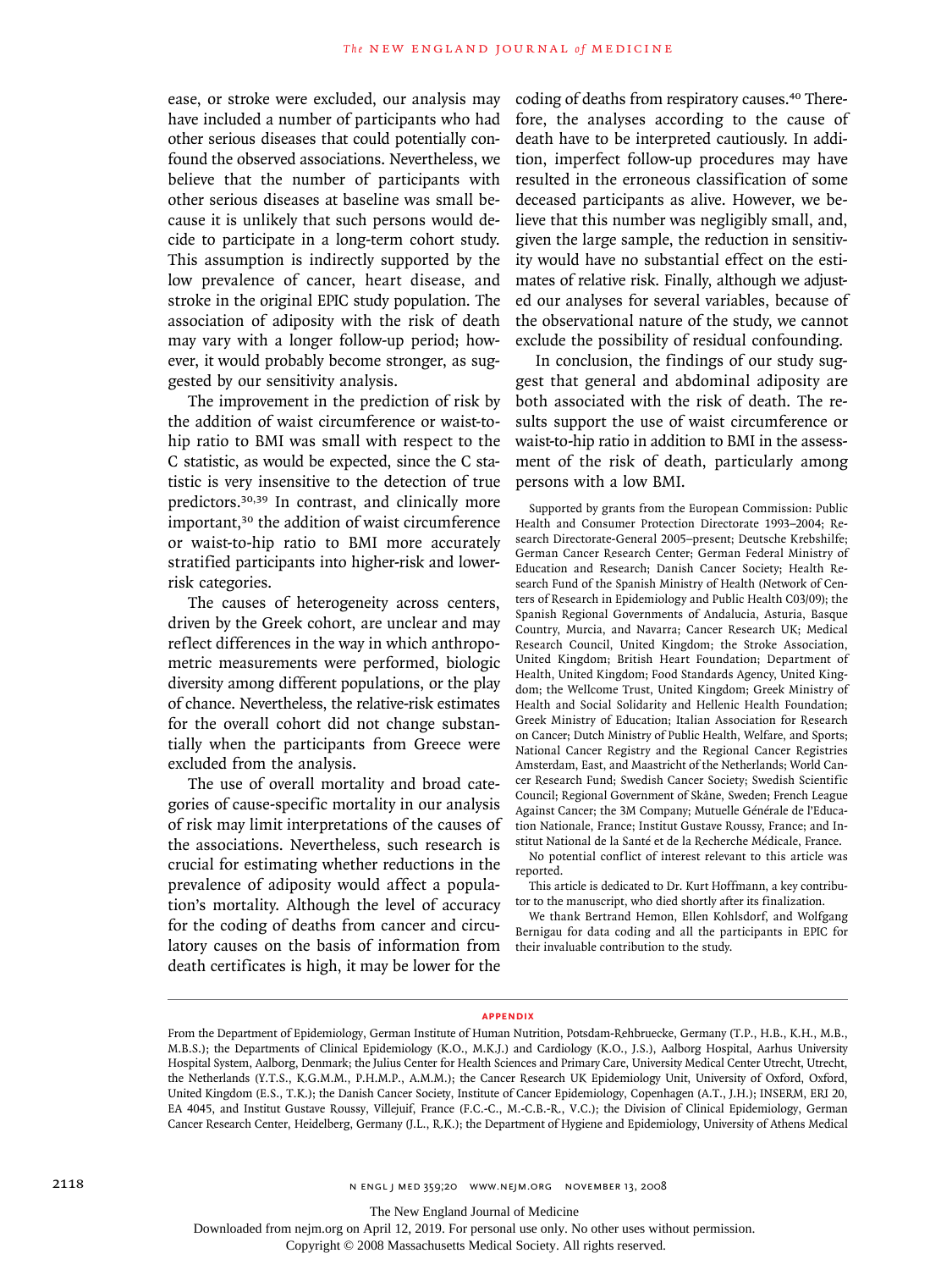School, Athens (A.T., C.B.); the Department of Epidemiology, Harvard School of Public Health, Boston, and the Hellenic Health Foundation, Athens (D.T.); the Nutritional Epidemiology Unit, National Cancer Institute, Milan (S.S.); the Molecular and Nutritional Epidemiology Unit, Cancer Research and Prevention Institute, Florence, Italy (D.P.); the Cancer Registry, Azienda Ospedaliera Civile M.P. Arezzo, Ragusa, Italy (R.T.); Imperial College London, London, and University of Turin, Turin, Italy (P.V.); Dipartimento di Medicina Clinica e Sperimentale, Università di Napoli, Naples, Italy (S.P.); the Center for Nutrition and Health, National Institute of Public Health and the Environment (RIVM), Bilthoven, the Netherlands (H.B.B.-M., F.J.B.D.); the Department of Public Health and Clinical Medicine, Umeå University, Umeå, Sweden (G.H., L.W.); the Departments of Surgery (J.M.) and Clinical Sciences (B.H.), Malmö University Hospital, Malmö, Sweden; the Institute of Community Medicine, University of Tromsø, Tromsø, Norway (E.L.); the Unit of Nutrition, Environment, and Cancer, Cancer Epidemiology Research Program, Catalan Institute of Oncology, Barcelona (A.A.); the Public Health Department of Gipuzkoa, San Sebastian, Spain (L.A.); the Public Health Institute of Navarra, Pamplona, Spain (A.B.); the Epidemiology Department, Murcia Health Council, Murcia, Spain, and Centro de Investigación Biomédica en Red (CIBER) en Epidemiología y Salud Pública, Barcelona (C.N.); Escuela Andaluza de Salud Publica, Granada, Spain (C.M.); the Health Information Unit, Public Health and Health Planning Directorate, Asturias, Spain (J.R.Q.); Centre for Nutrition and Cancer (S.B.), and the Clinical Gerontology Unit (K.T.K.), University of Cambridge, Cambridge, United Kingdom; the International Agency for Research on Cancer, World Health Organization, Lyon, France (P.B., M.J., P.F.); and the Department of Epidemiology and Public Health, Imperial College London, London (E.R.).

#### **References**

**1.** Haslam DW, James WP. Obesity. Lancet 2005;366:1197-209.

**2.** Expert Panel on the Identification Evaluation and Treatment of Overweight and Obesity in Adults. Executive summary of the clinical guidelines on the identification, evaluation, and treatment of overweight and obesity in adults. Arch Intern Med 1998;158:1855-67.

**3.** Wang Y, Rimm EB, Stampfer MJ, Willett WC, Hu FB. Comparison of abdominal adiposity and overall obesity in predicting risk of type 2 diabetes among men. Am J Clin Nutr 2005;81:555-63.

**4.** Yusuf S, Hawken S, Ounpuu S, et al. Obesity and the risk of myocardial infarction in 27,000 participants from 52 countries: a case-control study. Lancet 2005; 366:1640-9.

**5.** Folsom AR, Kaye SA, Sellers TA, et al. Body fat distribution and 5-year risk of death in older women. JAMA 1993;269: 483-7. [Erratum, JAMA 1993;269:1254.] **6.** Baik I, Ascherio A, Rimm EB, et al.

Adiposity and mortality in men. Am J Epidemiol 2000;152:264-71.

**7.** Folsom AR, Kushi LH, Anderson KE, et al. Associations of general and abdominal obesity with multiple health outcomes in older women: the Iowa Women's Health Study. Arch Intern Med 2000;160:2117-28.

**8.** Katzmarzyk PT, Craig CL, Bouchard C. Adiposity, adipose tissue distribution and mortality rates in the Canada Fitness Survey follow-up study. Int J Obes Relat Metab Disord 2002;26:1054-9.

**9.** Kalmijn S, Curb JD, Rodriguez BL, Yano K, Abbott RD. The association of body weight and anthropometry with mortality in elderly men: the Honolulu Heart Program. Int J Obes Relat Metab Disord 1999;23:395-402.

**10.** Simpson JA, MacInnis RJ, Peeters A, Hopper JL, Giles GG, English DR. A comparison of adiposity measures as predictors of all-cause mortality: the Melbourne Collaborative Cohort Study. Obesity (Silver Spring) 2007;15:994-1003.

**11.** Dolan CM, Kraemer H, Browner W, Ensrud K, Kelsey JL. Associations between body composition, anthropometry, and

mortality in women aged 65 years and older. Am J Public Health 2007;97:913-8. **12.** Hu FB, Willett WC, Li T, Stampfer MJ, Colditz GA, Manson JE. Adiposity as compared with physical activity in predicting mortality among women. N Engl J Med 2004;351:2694-703.

**13.** Zhang X, Shu XO, Yang G, et al. Abdominal adiposity and mortality in Chinese women. Arch Intern Med 2007;167:886-92. **14.** Visscher TL, Seidell JC, Molarius A, van der Kuip D, Hofman A, Witteman JC. A comparison of body mass index, waisthip ratio and waist circumference as predictors of all-cause mortality among the elderly: the Rotterdam study. Int J Obes Relat Metab Disord 2001;25:1730-5.

**15.** Lahmann PH, Lissner L, Gullberg B, Berglund G. A prospective study of adiposity and all-cause mortality: the Malmö Diet and Cancer Study. Obes Res 2002;10: 361-9.

**16.** Bigaard J, Tjønneland A, Thomsen BL, Overvad K, Heitmann BL, Sørensen TI. Waist circumference, BMI, smoking, and mortality in middle-aged men and women. Obes Res 2003;11:895-903.

**17.** Adams KF, Schatzkin A, Harris TB, et al. Overweight, obesity, and mortality in a large prospective cohort of persons 50 to 71 years old. N Engl J Med 2006;355:763-78. **18.** Jee SH, Sull JW, Park J, et al. Body-mass index and mortality in Korean men and women. N Engl J Med 2006;355:779-87.

**19.** Zhang C, Rexrode KM, van Dam RM, Li TY, Hu FB. Abdominal obesity and the risk of all-cause, cardiovascular, and cancer mortality: sixteen years of follow-up in US women. Circulation 2008;117:1658-67.

**20.** Riboli E, Hunt KJ, Slimani N, et al. European Prospective Investigation into Cancer and Nutrition (EPIC): study populations and data collection. Public Health Nutr 2002;5:1113-24.

**21.** Riboli E, Kaaks R. The EPIC Project: rationale and study design: European Prospective Investigation into Cancer and Nutrition. Int J Epidemiol 1997;26:Suppl 1:S6- S14.

**22.** Friedenreich C, Norat T, Steindorf K, et al. Physical activity and risk of colon and rectal cancers: the European Prospective Investigation into Cancer and Nutrition. Cancer Epidemiol Biomarkers Prev 2006;15:2398-407.

**23.** Bingham SA, Gill C, Welch A, et al. Comparison of dietary assessment methods in nutritional epidemiology: weighed records v. 24 h recalls, food-frequency questionnaires and estimated-diet records. Br J Nutr 1994;72:619-43.

**24.** Haftenberger M, Lahmann PH, Panico S, et al. Overweight, obesity and fat distribution in 50- to 64-year-old participants in the European Prospective Investigation into Cancer and Nutrition (EPIC). Public Health Nutr 2002;5:1147-62.

**25.** Durrleman S, Simon R. Flexible regression models with cubic splines. Stat Med 1989;8:551-61.

**26.** Lunn M, McNeil D. Applying Cox regression to competing risks. Biometrics 1995;51:524-32.

**27.** Hanley JA, McNeil BJ. The meaning and use of the area under a receiver operating characteristic (ROC) curve. Radiology 1982;143:29-36.

**28.** Hosmer DW, Lemeshow S. Applied logistic regression. 2nd ed. New York: John Wiley, 2000.

**29.** Nagelkerke NJD. A note on a general definition of the coefficient of determination. Biometrika 1991;78:691-2.

**30.** Cook NR. Use and misuse of the receiver operating characteristic curve in risk prediction. Circulation 2007;115:928-35.

**31.** Pencina MJ, D'Agostino RB, D'Agostino RB Jr, Vasan RS. Evaluating the added predictive ability of a new marker: from area under the ROC curve to reclassification and beyond. Stat Med 2008;27:157-72.

**32.** Welborn TA, Dhaliwal SS. Preferred clinical measures of central obesity for predicting mortality. Eur J Clin Nutr 2007; 61:1373-9.

**33.** Hu FB. Obesity and mortality: watch your waist, not just your weight. Arch Intern Med 2007;167:875-6.

**34.** Obesity: preventing and managing the global epidemic: report of a WHO consultation. World Health Organ Tech Rep Ser 2000;894:1-253.

n engl j med 359;20 www.nejm.org november 13, 2008 2119

The New England Journal of Medicine

Downloaded from nejm.org on April 12, 2019. For personal use only. No other uses without permission.